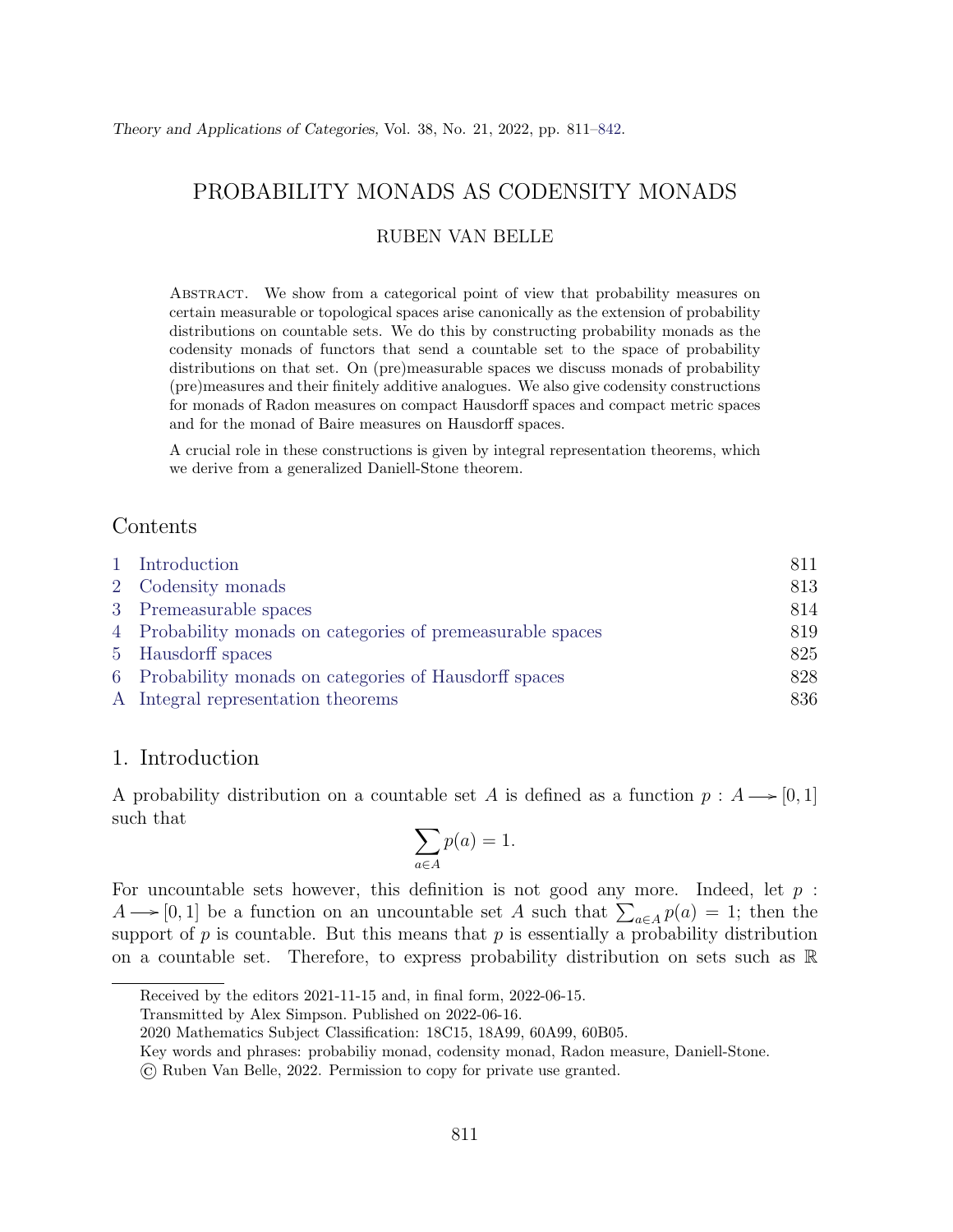or  $\mathcal{C}([0,\infty),\mathbb{R})$  we need a different definition. Using measure theory a definition of a probability measure can be given by Kolmogorov's axioms.

An endofunctor  $\mathcal G$  on the category of measurable spaces **Mble** can be defined by sending a measurable space  $X$  to the measurable space of all probability measures on  $X$ . Using Dirac delta probability measures and integration, this endofunctor can be given a monad structure. This monad is called the *Giry monad* [\[7\]](#page-30-1). Monads on categories of measurable and topological spaces that are similar to the Giry monad are referred to as probability monads [\[8\]](#page-30-2).

The right Kan extension of a functor along itself, assuming that it exists, can be given a natural monad structure. The obtained monad is called the codensity monad of that functor [\[12\]](#page-31-0). We will show that probability monads can be constructed as the codensity monads of functors that send a countable set  $A$  to the the space of all probability measures on A. This shows that probability measures arise naturally as the categorical extension of the more intuitive probability measures on countable sets. We will discuss this construction for several monads of different kinds of probability measures on different kinds of measurable and topological spaces.

We begin the paper with the definition of codensity monad (section [2\)](#page-2-0). The rest of the paper can be divided in two parts. In the first part we will discuss probability monads on categories of measurable spaces. For completeness we start in section [3](#page-3-0) with a detailed overview of probability measures and integration, which will lead to an integral representation theorem for probability measures. After this we will construct the Giry monad and variations of this monad as codensity monads in section [4.](#page-8-0) Here the integral representation theorem from before will play a key role. The second part is similar to the first part, only here we will talk about probability monads on categories of topological spaces. Again we start with an overview of probability measures and integration on topological spaces in section [5](#page-14-0) and give a slightly more general version of the Daniell-Stone representation theorem in section [5.](#page-14-0) This result will allow us to construct the Radon monad, bounded Lipschitz monad and Baire monad as codensity monads in section [6.](#page-17-0) In this section we will also briefly discuss another probability monad and the problems that arose in the attempt to construct this monad as a codensity monad.

| Category                 | Probability monad                            | Theorem |
|--------------------------|----------------------------------------------|---------|
| measurable spaces        | Giry monad                                   | 4.2     |
| measurable spaces        | Giry monad of fin. add. probability measures | 4.5     |
| premeasurable spaces     | Giry monad of probability premeasures        | 4.7     |
| compact Hausdorff spaces | Radon monad                                  | 6.4     |
| compact metric spaces    | Bounded Lipschitz monad                      | 6.10    |
| Hausdorff spaces         | Baire monad                                  | 6.13    |

An overview of the results in this paper is given in the following table.

Related work: The Giry monad was introduced by Giry in [\[7\]](#page-30-1). This monad and the finitely additive variation of it already have been constructed as codensity monads of inclusion functors of certain convex spaces in the category of measurable spaces by Avery in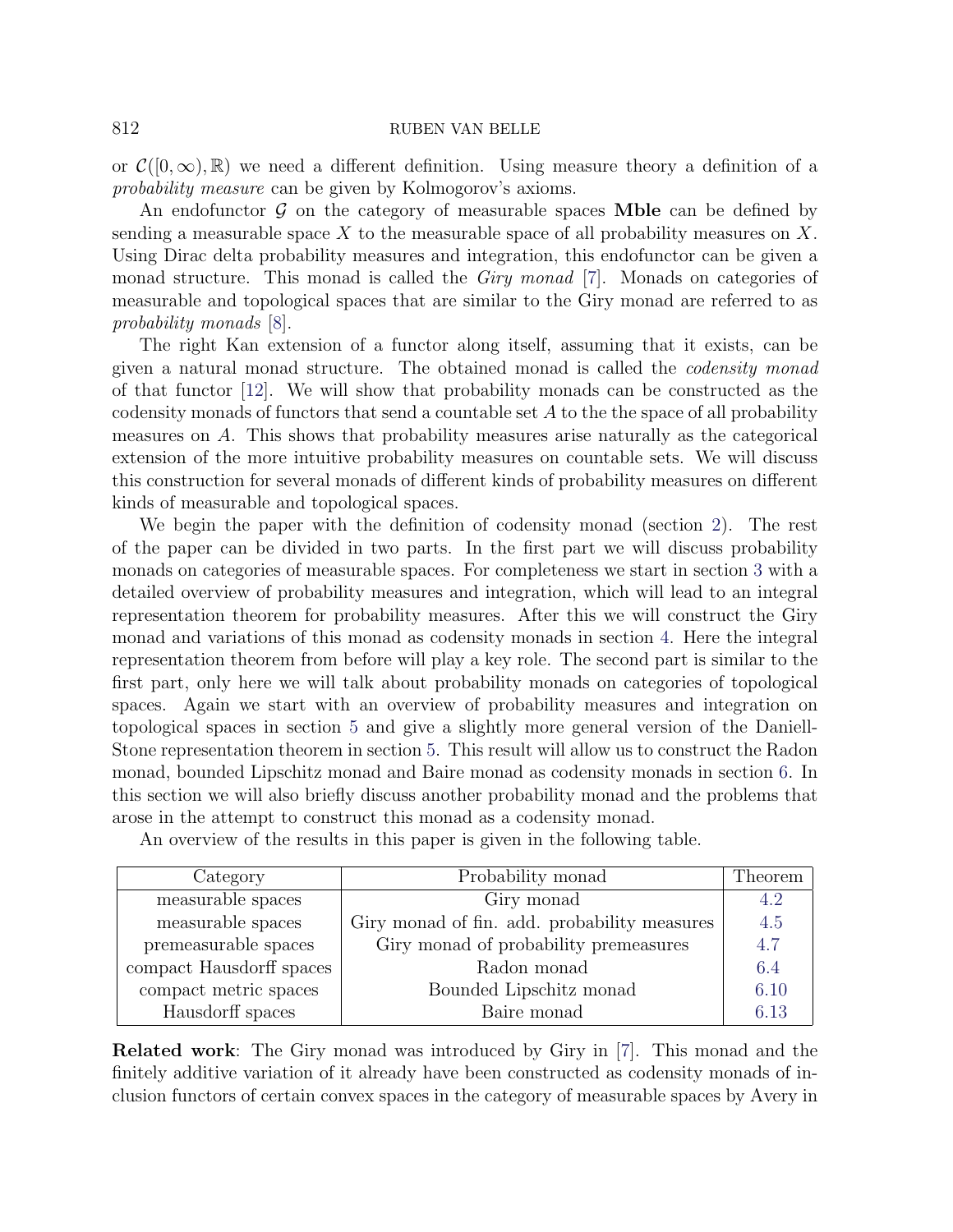[\[1\]](#page-30-3). The constructions we will present are different but related to Avery's constructions. Avery uses powers of the unit interval and affine maps, while we will use finite and countable simplices. The Radon monad originates from work by Semadeni [\[14\]](#page-31-1) and Swirszcz [\[15\]](#page-31-2) and is further discussed in [\[9\]](#page-30-4) and [\[8\]](#page-30-2). The bounded Lipschitz monad is similar to the Kantorovich monad on the category of compact metric spaces, which was introduced by van Breugel in [\[16\]](#page-31-3). This monad was extended to a monad on complete metric spaces by Perrone and Fritz [\[5,](#page-30-5) [6\]](#page-30-6).

Acknowledgements: I would like to thank Tom Leinster for helpful discussions. I would also like to thank the anonymous referee for suggesting to decompose the functor  $G: \mathbf{Set}_c \longrightarrow \mathbf{Mble}$  as  $\mathbf{Set}_c \stackrel{j}{\rightarrow} \mathbf{Mble} \stackrel{\mathcal{G}}{\rightarrow} \mathbf{Mble}$  and similar decompositions in the other sections. This led to several simplifications in the proofs and constructions.

## <span id="page-2-0"></span>2. Codensity monads

Every functor  $G : \mathcal{D} \longrightarrow \mathcal{C}$  that has a left adjoint  $F : \mathcal{C} \longrightarrow \mathcal{D}$  induces a monad on  $\mathcal{C}$ , namely the endofunctor  $GF: \mathcal{C} \longrightarrow \mathcal{C}$  together with the unit of the adjunction as unit of the monad and  $G\epsilon_F$  as the multiplication of the monad. Suppose now that we have a functor  $G: \mathcal{D} \longrightarrow \mathcal{C}$  such that the right Kan extension of G along G exists; then G still induces a monad on C. Let  $(T^G : \mathcal{C} \longrightarrow \mathcal{C}, \gamma : T^G \circ G \longrightarrow G)$  be the right Kan extension of G along G.

There is a natural transformation  $1_G : 1_{\mathcal{C}} \circ G \longrightarrow G$  and therefore by the universal property of right Kan extensions, there exists a unique  $\eta: 1_{\mathcal{C}} \longrightarrow G$  such that the following diagrams are equal:



There is a natural transformation  $T^{G}T^{G} \circ G \xrightarrow{T^{G}} T^{G} \circ G \xrightarrow{\gamma} G$  and therefore by the universal property of right Kan extensions there exists a unique natural transformation  $\mu: T^G T^G \longrightarrow T^G$  such that the following diagrams are equal:



# <span id="page-2-1"></span>2.1. PROPOSITION. The triple  $(T^G, \eta, \mu)$  is a monad.

A proof for this result can be found in section 2 of [\[12\]](#page-31-0). The monad in Proposition [2.1](#page-2-1) is called the **codensity** monad of  $G$ .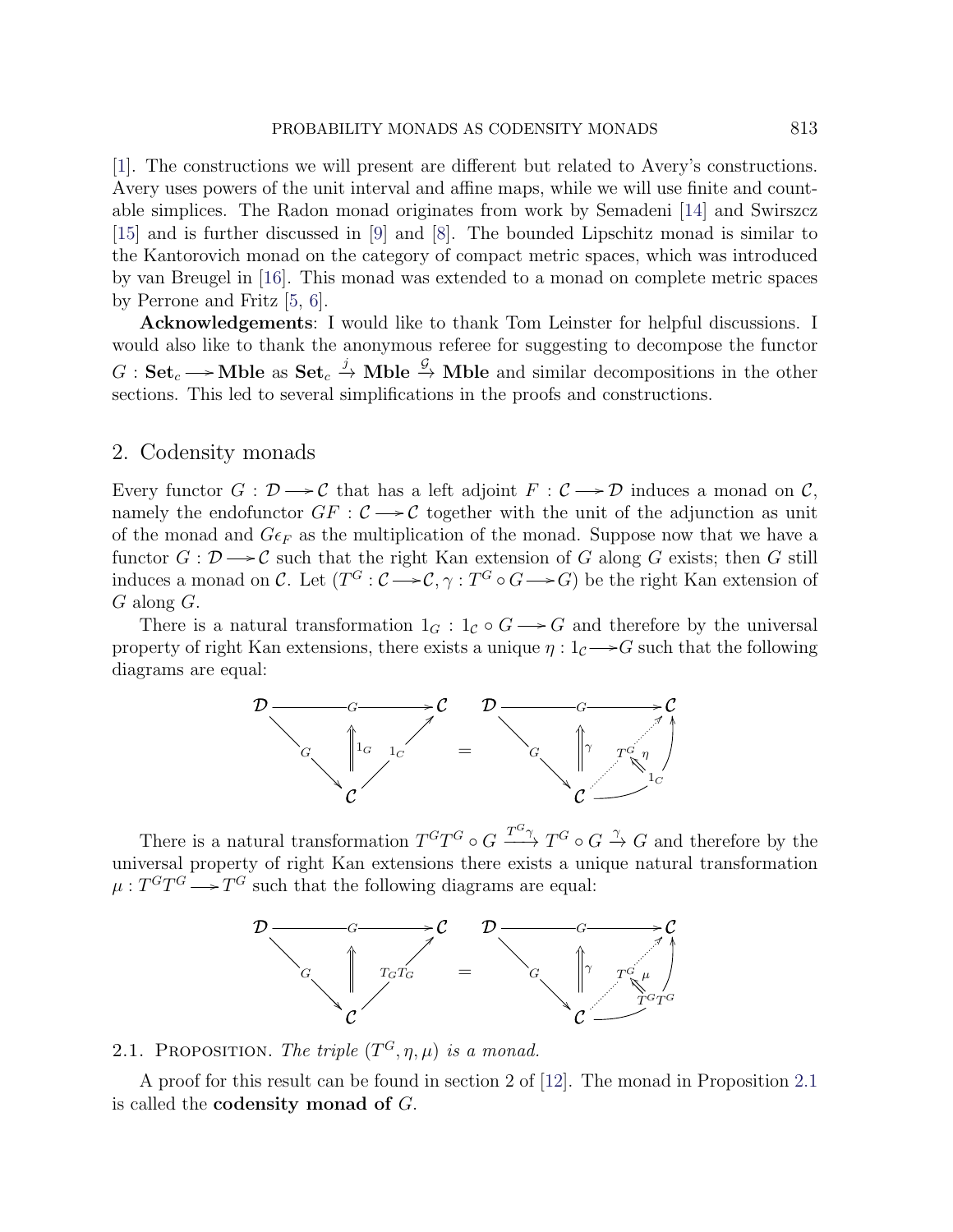2.2. EXAMPLE. The codensity monad of a right adjoint functor  $G: \mathcal{D} \rightarrow \mathcal{C}$  is the monad induced by the adjunction. This follows from the fact that  $\text{Ran}_G G = GF$ , where F is the left adjoint of G.

2.3. EXAMPLE. [Kennison and Gildenhuys] Let  $\textbf{Set}_f$  be the category of finite sets and maps. The codensity monad of the inclusion functor  $\textbf{Set}_f \longrightarrow \textbf{Set}$  is the ultrafilter monad. This is a result from [\[10\]](#page-31-4).

The following result, which follows from Theorem 3.7.2 in [\[3\]](#page-30-7), will be useful to find codensity monads of certain functors.

<span id="page-3-1"></span>2.4. PROPOSITION. Let  $G: \mathcal{D} \longrightarrow \mathcal{C}$  be a functor, where  $\mathcal D$  is an essentially small category and  $\mathcal C$  is a complete category. Then the codensity monad of  $G$  exists and

$$
T^{G}(X) \cong \lim(X \downarrow G \xrightarrow{U} \mathcal{D} \xrightarrow{G} \mathcal{C})
$$

for every object X in C. Here  $U : X \downarrow G \longrightarrow \mathcal{D}$  is the forgetful functor.

# <span id="page-3-0"></span>3. Premeasurable spaces

In this section we will discuss probability premeasures and their finitely additive analogues on premeasurable spaces. We will give an overview of results on integration with respect to a probability premeasure and end the section with an integral representation theorem. In the case of probability measures, these correspond to standard results in measure theory. Premeasures play an important role in extension theorems such as the Carathéodory extension theorem. Because integration with respect to a premeasure is far less common than the usual Lebesgue integral, we will give detailed proofs for all results.

We will call a set X together with an algebra of subsets  $\mathcal{B}_X$  (i.e. a family of subsets of X that is closed under complements and finite intersections) a **premeasurable space**. We say that a map  $f : X \longrightarrow Y$  between premeasurable spaces is **premeasurable** if  $f^{-1}(\mathcal{B}_Y) \subseteq \mathcal{B}_X.$ 

Let  $\mathbb{P}: \mathcal{B}_X \longrightarrow [0,1]$  be a function such that  $\mathbb{P}(X) = 1$ . The function  $\mathbb{P}$  is called a **probability premeasure** if  $\mathbb{P}(\bigcup_{n=1}^{\infty} A_n) = \sum_{n=1}^{\infty} \mathbb{P}(A_n)$  for every pairwise disjoint collection  $(A_n)_{n=1}^{\infty}$  of subsets in  $\mathcal{B}_X$  such that  $\bigcup_{n=1}^{\infty} A_n$  is also in  $\mathcal{B}_X$ . We say that  $\mathbb{P}$  is a **probability measure** if  $\mathcal{B}_X$  is a  $\sigma$ -algebra. If we only have that  $\mathcal{P}(A\cup B) = \mathbb{P}(A) + \mathbb{P}(B)$ for disjoint subsets A and B in  $\mathcal{B}_X$ , then we call  $\mathbb P$  a finitely additive probability **premeasure.** This is also known as a **charge**. If  $\mathcal{B}_X$  is a  $\sigma$ -algebra we say that  $\mathbb{P}$  is a finitely additive probability measure. Note that every probability (pre)measure is a finitely additive probability (pre)measure.

3.1. Example. The set [0, 1] together with the smallest algebra that contains all the open intervals of [0, 1] is a premeasurable space.

Let  $(X, \mathcal{B}_X)$  be a premeasurable space. We will call a function  $s: X \longrightarrow [0, 1]$  a simple function on X if there exists a natural number  $n \geq 1$  and  $a_1, a_2, \ldots, a_n \in [0, 1]$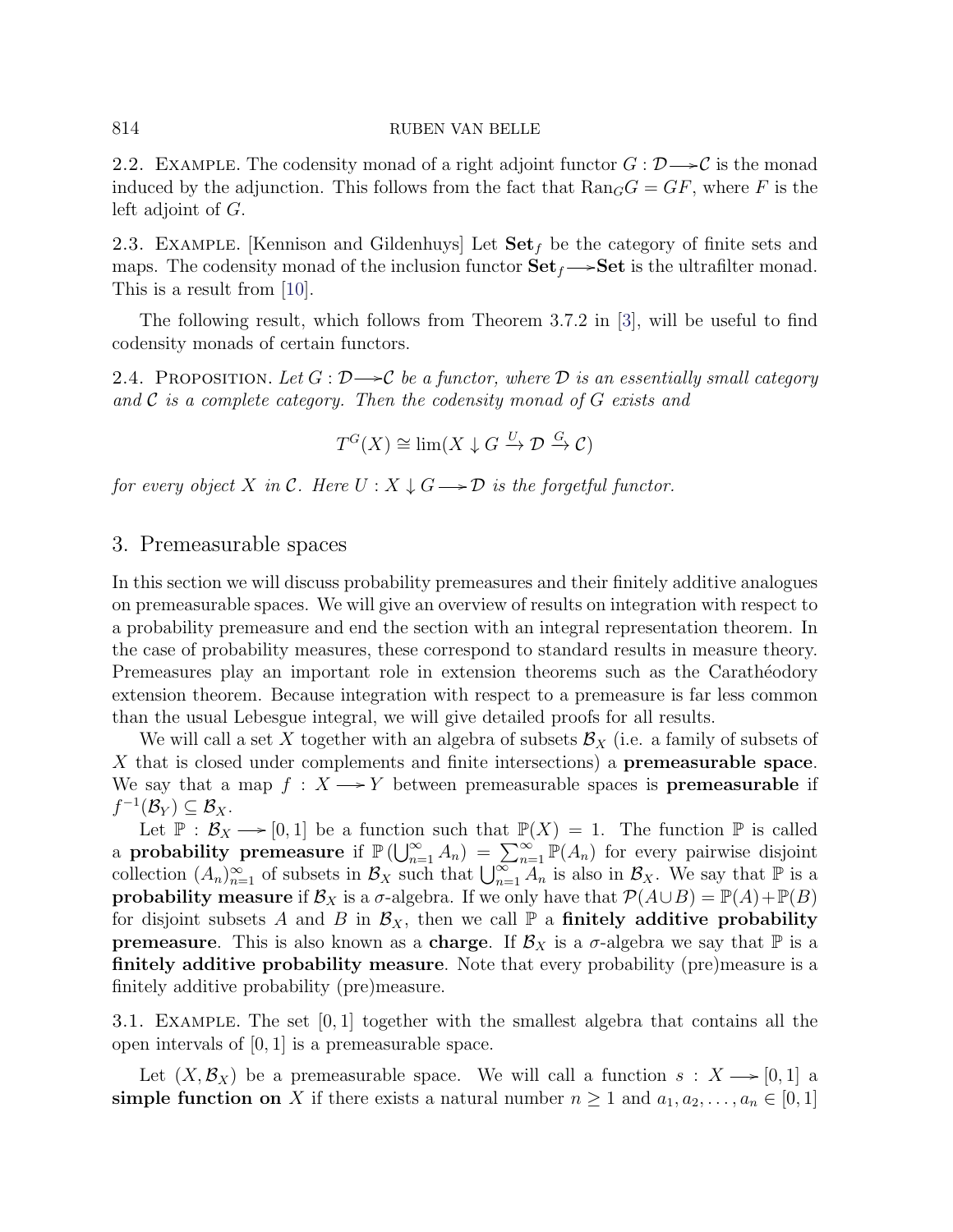and  $A_1, A_2, \ldots, A_n \in \mathcal{B}_X$  such that

$$
s = \sum_{k=1}^{n} a_k 1_{A_k}.
$$

Note that a simple function is always premeasurable. The collection of simple functions on X is denoted by  $\text{Simp}(X,[0,1])$ . Given a finitely additive probability premeasure  $\mathbb{P}$ , we can define a map  $J_{\mathbb{P}} : \text{Simp}(X, [0, 1]) \longrightarrow [0, 1]$  by the assignment

$$
\sum_{k=1}^{n} a_k 1_{A_k} \mapsto \sum_{k=1}^{n} a_k \mathbb{P}(A_k).
$$

Because  $\mathcal{B}_X$  is closed under complements and finite unions, we can use a common refinement argument to show that the assignment is independent of the representation of the simple function.

Again using a common refinement argument, we obtain the following proposition.

<span id="page-4-0"></span>3.2. PROPOSITION. For simple functions  $s, t : X \rightarrow [0, 1]$  such that  $s+t \leq 1$  and  $r \in [0, 1]$ , we have that also  $s+t$  and rs are simple functions. Furthermore,  $J_{\mathbb{P}}(s+t) = J_{\mathbb{P}}(s) + J_{\mathbb{P}}(t)$ and  $J_{\mathbb{P}}(rs) = rJ_{\mathbb{P}}(s)$ . If  $s \leq t$ , then also  $t - s$  is a simple function and  $J_{\mathbb{P}}(s) \leq J_{\mathbb{P}}(t)$ .

The following useful lemma follows from the construction described in the proof of Corollary 4.5.9 in [\[2\]](#page-30-8).

<span id="page-4-1"></span>3.3. LEMMA. Let  $f: X \longrightarrow [0, 1]$  be a premeasurable map. There exists an increasing sequence  $(s_n)_n$  of simple functions that converges uniformly to f and there exists a decreasing sequence  $(t_n)_n$  of simple functions that converges uniformly to f.

Let  $\textbf{PreMble}(X, [0, 1])$  be the set of premeasurable maps from X to [0, 1]. We define a map  $I_{\mathbb{P}}$ : **PreMble** $(X, [0, 1]) \longrightarrow [0, 1]$  by the assignment

$$
f \mapsto \sup \{J_{\mathbb{P}}(s) \mid s \le f \text{ and } s \in \text{Simp}(X,[0,1])\}.
$$

This map is well-defined because  $J_{\mathbb{P}}$  is order preserving by Proposition [3.2.](#page-4-0)

The following proposition summarizes results about the additivity and continuity of  $I_{\mathbb{P}}$ . In the case of probability measures, these are classical results in measure theory. For finitely additive probability premeausres these are lesser-known. Similar results have been discussed in [\[17\]](#page-31-5).

<span id="page-4-3"></span>3.4. PROPOSITION. Let X be a premeasurable space and let  $\mathbb P$  be a finitely additive probability premeasure on X. We have the following properties:

- (i) For a simple function  $s: X \rightarrow [0, 1]$ , we have  $I_{\mathbb{P}}(s) = J_{\mathbb{P}}(s)$ . In particular  $I_{\mathbb{P}}(1) = 1$ .
- <span id="page-4-2"></span>(ii) For premeasurable functions  $f, g: X \rightarrow [0, 1]$  such that  $f \leq g$ , we have  $I_{\mathbb{P}}(f) \leq I_{\mathbb{P}}(g)$ .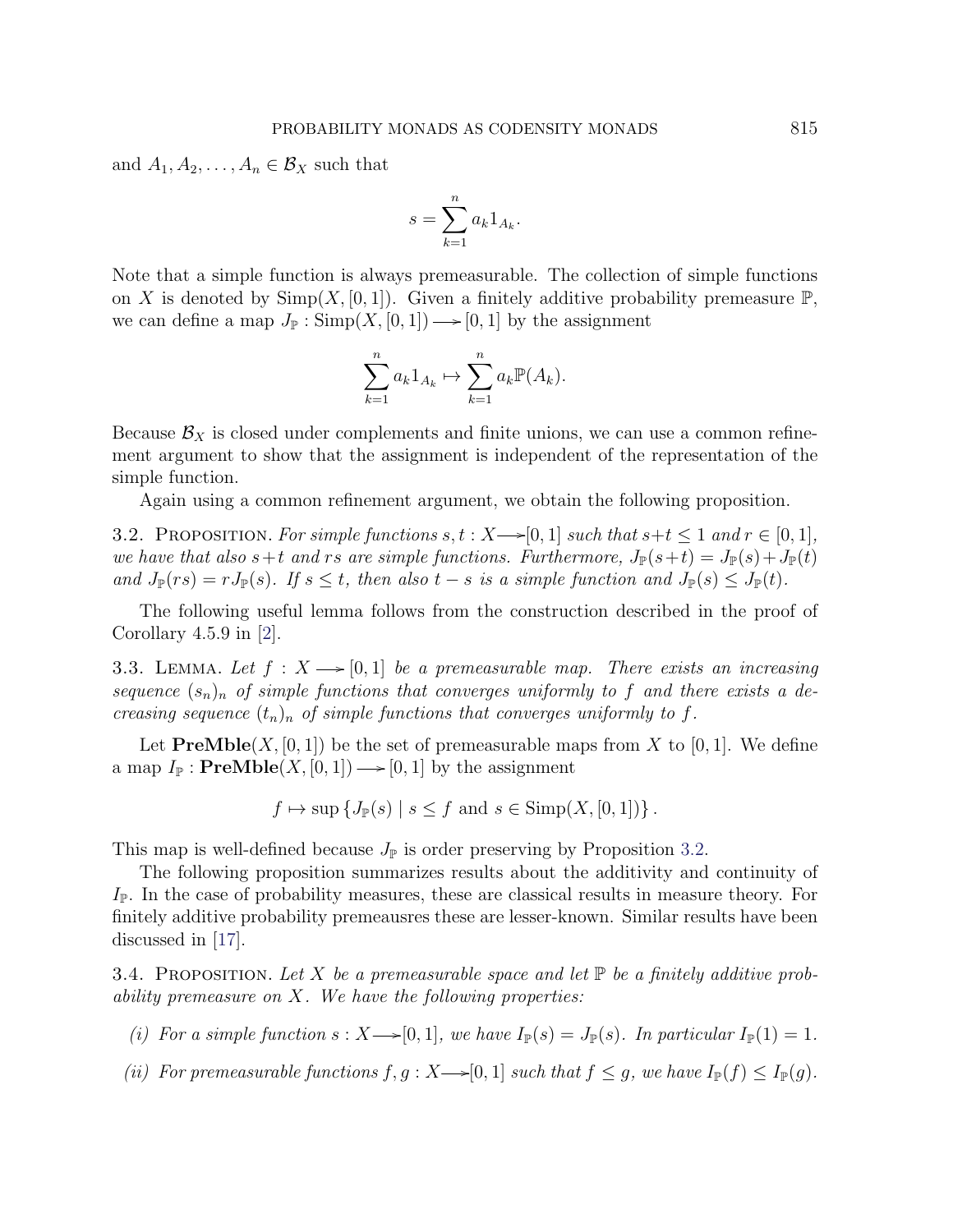<span id="page-5-0"></span>(iii) For a premeasurable map  $f: X \longrightarrow [0, 1],$ 

$$
I_{\mathbb{P}}(f) = \inf \{ J_{\mathbb{P}}(s) \mid s \ge f \text{ and } s \in \text{Simp}(X, [0, 1]) \}.
$$

- <span id="page-5-1"></span>(iv) For premeasurable maps  $f, g: X \rightarrow [0, 1]$  such that also  $f + g \in \textbf{PreMble}(X, [0, 1]),$ we have  $I_{\mathbb{P}}(f+g) = I_{\mathbb{P}}(f) + I_{\mathbb{P}}(q)$ .
- <span id="page-5-2"></span>(v) Suppose that  $\mathbb P$  is a probability premeasure. For an increasing sequence of premeasurable maps  $(f_n : X \longrightarrow [0, 1])_{n=1}^{\infty}$  such that  $f := \lim_{n \to \infty} f_n$  is also premeasurable,  $\lim_{n\to\infty} I_{\mathbb{P}}(f_n) = I_{\mathbb{P}}(f).$
- <span id="page-5-3"></span>(vi) Let  $(f_n : X \longrightarrow [0, 1])_{n=1}^{\infty}$  be a collection of premeasurable maps such that  $f :=$  $\sum_{n=1}^{\infty} f_n$  is also an element of  $\textbf{PreMble}(X,[0,1])$ . If  $\mathbb P$  is a probability premeasure, then

$$
I_{\mathbb{P}}(f) = \sum_{n=1}^{\infty} I_{\mathbb{P}}(f_n).
$$

PROOF.

- (i) Since  $s \leq s$  it follows by the definition of I that  $J_{\mathbb{P}}(s) \leq I_{\mathbb{P}}(s)$ . For every simple function t such that  $t \leq s$  we have by Proposition [3.2](#page-4-0) that  $J_{\mathbb{P}}(t) \leq J_{\mathbb{P}}(s)$  and therefore  $I_{\mathbb{P}}(s) \leq J_{\mathbb{P}}(s)$ .
- (ii) This follows from the fact that for a simple function s such that  $s \leq f$  we also have  $s \leq g$ .
- (iii) The ' $\leq$ ' inequality is clear. Now consider an  $\epsilon \in (0,1]$  and simple functions s and t such that  $s \le f \le t$  and such that  $||t - s||_{\infty} \le \epsilon$ , which exist by Lemma [3.3.](#page-4-1) We find the following inequalities:

$$
J_{\mathbb{P}}(t)=J_{\mathbb{P}}(t-s+s)=J_{\mathbb{P}}(t-s)+J_{\mathbb{P}}(s)\leq J_{\mathbb{P}}(\epsilon)+J_{\mathbb{P}}(s)\leq \epsilon+I_{\mathbb{P}}(f).
$$

Here we used Proposition [3.2](#page-4-0) and the definition of  $I_{\mathbb{P}}$ . The other inequality now follows.

(iv) Let  $\epsilon > 0$ . By the definition of  $J_{\mathbb{P}}$  and [\(iii\),](#page-5-0) there exist simple functions  $s_f, t_f, s_g$ and  $t_g$  such that  $s_f \leq f \leq t_f$  and  $s_g \leq g \leq t_g$  and such that

$$
J_{\mathbb{P}}(t_f) - \epsilon \le I_{\mathbb{P}}(f) \le J_{\mathbb{P}}(s_f) + \epsilon
$$

and

$$
J_{\mathbb{P}}(t_g) - \epsilon \le I_{\mathbb{P}}(g) \le J_{\mathbb{P}}(t_f) + \epsilon.
$$

Since  $s_f + s_g$  and  $(t_f + t_g) \wedge 1$  are simple functions by Proposition [3.2](#page-4-0) and  $s_f + s_g \leq$  $f + g \leq (t_f + t_g) \wedge 1$ , we find that

$$
I_{\mathbb{P}}(f+g) - 2\epsilon \leq J_{\mathbb{P}}((t_f + t_g) \wedge 1) - 2\epsilon \leq J_{\mathbb{P}}(t_f) + J_{\mathbb{P}}(t_g) - 2\epsilon \leq I_{\mathbb{P}}(f) + I_{\mathbb{P}}(g)
$$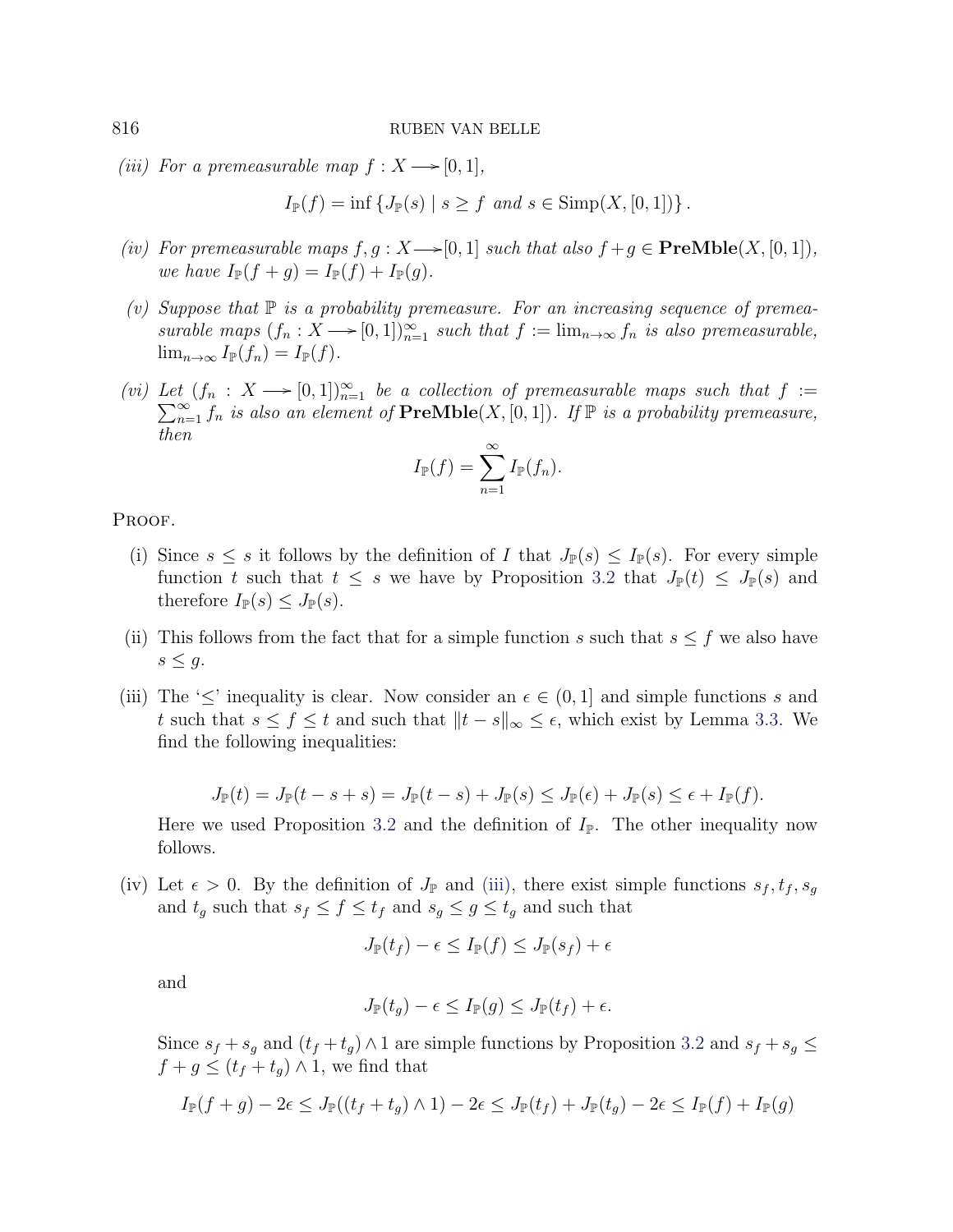and

$$
I_{\mathbb{P}}(f) + I_{\mathbb{P}}(g) \leq J_{\mathbb{P}}(s_f) + J_{\mathbb{P}}(s_g) + 2\epsilon = J_{\mathbb{P}}(s_f + s_g) + 2\epsilon \leq I_{\mathbb{P}}(f + g) + 2\epsilon.
$$

Here we again used Proposition [3.2](#page-4-0) and [\(iii\)](#page-5-0) and the definition of  $I_{\mathbb{P}}$ . The result follows by letting  $\epsilon \to 0$ .

(v) Since  $f_n \leq f$  we have by [\(ii\)](#page-4-2) that  $I_{\mathbb{P}}(f_n) \leq I_{\mathbb{P}}(f)$  and therefore  $\lim_{n\to\infty}I_{\mathbb{P}}(f_n) \leq$  $I_{\mathbb{P}}(f)$ . Now consider a simple function  $s = \sum_{k=1}^{m} a_k 1_{A_k}$  such that  $s \leq f$ . For  $r \in [0, 1)$  and a natural number *n* define the set

$$
E_{n,r} := \{ x \in X \mid f_n(x) \ge rs(x) \} .
$$

Note that  $E_{n,r} = \bigcup_{k=1}^m (f_n^{-1}([ra_k, 1]) \cap A_k)$  and therefore it is a subset in  $\mathcal{B}_X$ . The function  $rs1_{E_{n,r}}$  is simple and satisfies  $rs1_{E_{n,r}} \leq f_n$ . It follows now that

$$
I_{\mathbb{P}}(f_n) \geq J_{\mathbb{P}}(rs1_{E_{n,r}}) = \sum_{k=1}^m ra_k \mathbb{P}(A_k \cap E_{n,r}).
$$

Taking the limit  $n \to \infty$  on both sides of the inequality gives us that

<span id="page-6-0"></span>
$$
\lim_{n \to \infty} I_{\mathbb{P}}(f_n) \ge \sum_{k=1}^m r a_k \left( \lim_{n \to \infty} \mathbb{P}(A_k \cap E_{n,r}) \right).
$$
 (1)

It is easy to verify that  $(E_{n,r})_{n\in\mathbb{N}}$  increases to X. Now define  $F_{1,r} := E_{1,r}$  and  $F_{n,r} := E_{n,r} \setminus F_{n-1,r}$  and note that  $(F_{n,r} \cap A_k)_{n \in \mathbb{N}}$  is a collection of pairwise disjoint subsets in  $\mathcal{B}_X$  such that their union is  $A_k$ . Using that  $\mathbb P$  is a probability premeasure we find that

<span id="page-6-1"></span>
$$
\mathbb{P}(A_k) = \sum_{n=1}^{\infty} \mathbb{P}(F_{n,r} \cap A_k) = \lim_{n \to \infty} \mathbb{P}\left(\bigcup_{l=1}^{n} F_{l,r} \cap A_k\right) = \lim_{n \to \infty} \mathbb{P}(E_{n,r} \cap A_k) \tag{2}
$$

Combining [\(1\)](#page-6-0) and [\(2\)](#page-6-1) gives us  $\lim_{n\to\infty} I_{\mathbb{P}}(f_n) \ge r J(s)$  for all  $r \in [0,1)$ , which implies that

$$
\lim_{n\to\infty} I_{\mathbb{P}}(f_n) \geq J_{\mathbb{P}}(s).
$$

Since this holds for any simple function s such that  $s \leq f$ , we can conclude that  $\lim_{n\to\infty} I_{\mathbb{P}}(f_n) \geq I_{\mathbb{P}}(f).$ 

(vi) We first show the result for the case that every  $f_n$  is simple. Because the finite sum of simple functions is again a simple function we can use [\(iv\)](#page-5-1) and [\(v\)](#page-5-2) to show the following equalities  $\frac{1}{1}$  $\frac{1}{1}$  $\frac{1}{1}$ :

<span id="page-6-2"></span><sup>&</sup>lt;sup>1</sup>Note that the finite sum of premeasurable maps  $X \rightarrow [0, 1]$  is not necessarily premeasurable. Consider for example the set  $[0,1]^2$  endowed with the Boolean algebra generated by open rectangles. The two projection maps  $\pi_1, \pi_2 : [0, 1]^2 \longrightarrow [0, 1]$  are premeasurable, but their sum is not.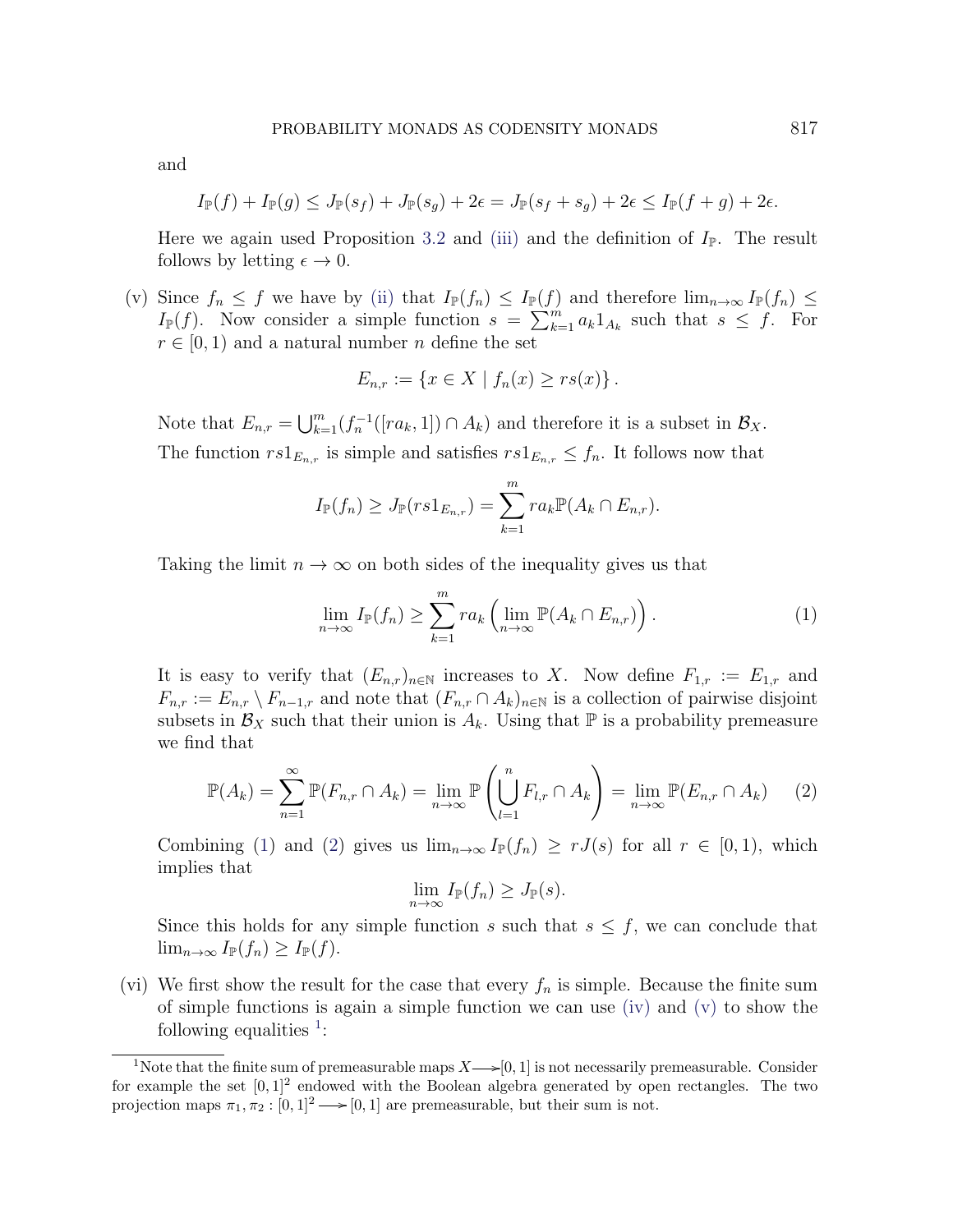$$
I_{\mathbb{P}}(f) = I_{\mathbb{P}}\left(\lim_{n \to \infty} \sum_{k=1}^{n} f_k\right) = \lim_{n \to \infty} I_{\mathbb{P}}\left(\sum_{k=1}^{n} f_k\right) = \lim_{n \to \infty} \sum_{k=1}^{n} I_{\mathbb{P}}(f_k) = \sum_{n=1}^{\infty} I_{\mathbb{P}}(f_k).
$$

For the general case we use Lemma [3.3](#page-4-1) to write  $f_n$  as  $\sum_{k=1}^{\infty} s_{k,n}$ , where  $s_{k,n}$  is a simple function for every  $k$  and  $n$ . This gives us that

$$
f = \sum_{n=1}^{\infty} \sum_{k=1}^{\infty} s_{k,n}.
$$

Let  $\psi : \mathbb{N} \setminus \{0\} \longrightarrow \mathbb{N} \setminus \{0\} \times \mathbb{N} \setminus \{0\}$  be a bijection. We can now rewrite f as follows:

$$
f = \sum_{m=1}^{\infty} s_{\psi(m)}.
$$

By the above it follows now that

$$
I_{\mathbb{P}}(f) = \sum_{m=1}^{\infty} I_{\mathbb{P}}(s_{\psi(m)}) = \sum_{n=1}^{\infty} \sum_{k=1}^{\infty} I_{\mathbb{P}}(s_{k,n}) = \sum_{n=1}^{\infty} I_{\mathbb{P}}(f_n).
$$

3.5. REMARK. In the case that  $\mathcal{B}_X$  is a  $\sigma$ -algebra,  $I_{\mathbb{P}}$  becomes the usual integration operation and Proposition  $3.4(v)$  $3.4(v)$  and [\(vi\)](#page-5-3) become the usual monotone convergence theorems. Therefore we will also for the other cases write  $\int_X f d\mathbb{P}$  or  $\int_X f(x) \mathbb{P}(dx)$  for  $I_{\mathbb{P}}(f)$ .

<span id="page-7-0"></span>3.6. PROPOSITION. Let  $I : \textbf{PreMble}(X, [0, 1]) \longrightarrow [0, 1]$  be a map such that  $I(1) = 1$ . If  $I(f + g) = I(f) + I(g)$  for all premeasurable maps  $f, g: X \rightarrow [0, 1]$  such that also  $f + g \in$ **PreMble** $(X, [0, 1])$ , then there exists a unique finitely additive probability premeasure  $\mathbb{P}$ such that

$$
I=I_{\mathbb{P}}.
$$

**PROOF.** Define  $\mathbb{P}(A) := I(1_A)$  for all A in  $\Sigma_X$ . Clearly,  $\mathbb{P}$  is a finitely additive probability premeasure.

We have  $I(qf) = qI(f)$  for all  $q \in [0,1] \cap \mathbb{Q}$  and for all premeasurable functions  $f: X \longrightarrow [0, 1].$  For a simple function s such that  $s \leq f$  we have that  $f - s$  is a premeasurable function and it follows that  $I(s) \leq I(f)$ .

For a premeasurable function  $f: X \longrightarrow [0, 1]$  and for  $\epsilon > 0$  there exists a simple function  $s = \sum_{k=1}^m a_k 1_{A_k} \leq f$  such that  $I_{\mathbb{P}}(f) \leq \sum_{k=1}^m a_k \mathbb{P}(A_k) + \epsilon$ . We can assume that  $a_k$  is an element of  $[0, 1] \cap \mathbb{Q}$  for every k. We now see that

$$
I_{\mathbb{P}}(f) \leq \sum_{k=1}^{m} a_k I(1_{A_k}) + \epsilon = I(s) + \epsilon \leq I(f) + \epsilon.
$$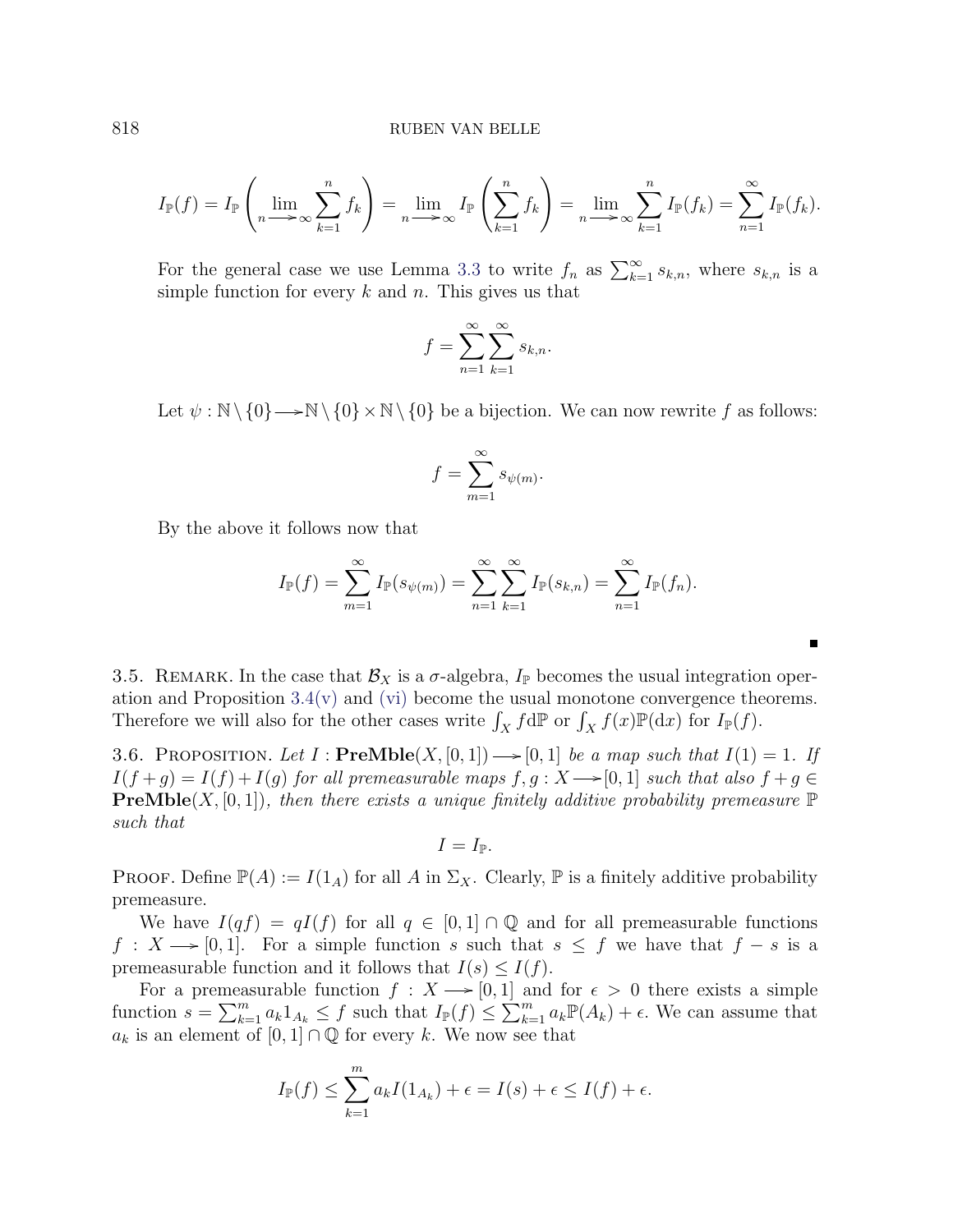Letting  $\epsilon \to 0$  gives us that  $I_{\mathbb{P}}(f) \leq I(f)$ . Using Proposition [3.4](#page-4-3)[\(iii\)](#page-5-0) we obtain the other inequality in a similar way.

Let  $\mathbb{P}'$  be another finitely additive probability premeasure with this property; then

$$
\mathbb{P}'(A) = I_{\mathbb{P}'}(1_A) = I(1_A) = I_{\mathbb{P}}(1_A) = \mathbb{P}(A)
$$

for every A in  $\mathcal{B}_X$ . This implies  $\mathbb{P}' = \mathbb{P}$ .

<span id="page-8-2"></span>3.7. PROPOSITION. Let  $I : \textbf{PreMble}(X, [0, 1]) \longrightarrow [0, 1]$  be a map such that  $I(1) = 1$ . If  $I\left(\sum_{n=1}^{\infty}f_n\right)=\sum_{n=1}^{\infty}I(f_n)$  for every collection of premeasurable maps  $(f_n:X\rightarrow [0,1])_{n=1}^{\infty}$ such that  $f := \sum_{n \in A} f_n$  is also an element of  $\textbf{PreMble}(X, [0, 1])$  for every finite or cofinite subset A of  $\mathbb{N} \setminus \{0\}$ , then there exists a unique probability premeasure  $\mathbb{P}$  such that

$$
I=I_{\mathbb{P}}.
$$

**PROOF.** By Proposition [3.6](#page-7-0) there exists a unique finitely additive probability measure  $\mathbb{P}$ such that  $I = I_{\mathbb{P}}$ . For a pairwise disjoint collection  $(A_n)_{n=1}^{\infty}$  in  $\mathcal{B}_X$  such that  $\bigcup_{n=1}^{\infty} A_n$  is also an element of  $\mathcal{B}_X$ , we see that  $\sum_{n\in A} 1_{A_n}$  is premeasurable for every finite or cofinite subset A of  $\mathbb{N} \setminus \{0\}$ . It follows now that

$$
\mathbb{P}\left(\bigcup_{n=1}^{\infty} A_n\right) = I_{\mathbb{P}}\left(\sum_{n=1}^{\infty} 1_{A_n}\right) = \sum_{n=1}^{\infty} I_{\mathbb{P}}(A_n) = \sum_{n=1}^{\infty} \mathbb{P}(A_n)
$$

<span id="page-8-1"></span>3.8. COROLLARY. Let  $I : \textbf{Mble}(X, [0, 1]) \longrightarrow [0, 1]$  be a map such that  $I(1) = 1$ . If  $I\left(\sum_{n=1}^{\infty} f_n\right) = \sum_{n=1}^{\infty} I(f_n)$  for every collection of measurable maps  $(f_n : X \longrightarrow [0,1])_{n=1}^{\infty}$ <br>such that  $\sum_{n=1}^{\infty} f_n \leq 1$ , then there exists a unique probability measure  $\mathbb P$  such that

$$
I=I_{\mathbb{P}}.
$$

# <span id="page-8-0"></span>4. Probability monads on categories of premeasurable spaces

In this section we will present several monads of (finitely additive) probability premeasures on categories of (pre)measurable spaces. We explain how each of these monads can be constructed as a codensity monad.

We will denote the category of measurable spaces and measurable maps by **Mble** and the category of premeausrable spaces and premeasurable maps by PreMble. We write  $\mathbf{Set}_c$  for the category of countable sets and functions.

Giry monad of probability measures. Here we will discuss the monad of probability measures on the category of measurable spaces, which is known as the Giry monad. We show how this monad arises as the codensity monad of a functor  $G: \mathbf{Set}_c \longrightarrow \mathbf{Mble}$ .

Let  $(X, \Sigma_X)$  be a measurable space and let  $\mathcal{G}X$  be the set of all probability measures on X. For a measurable subset A of X let  $ev_A : \mathcal{G}X \longrightarrow [0, 1]$  denote the function defined

Е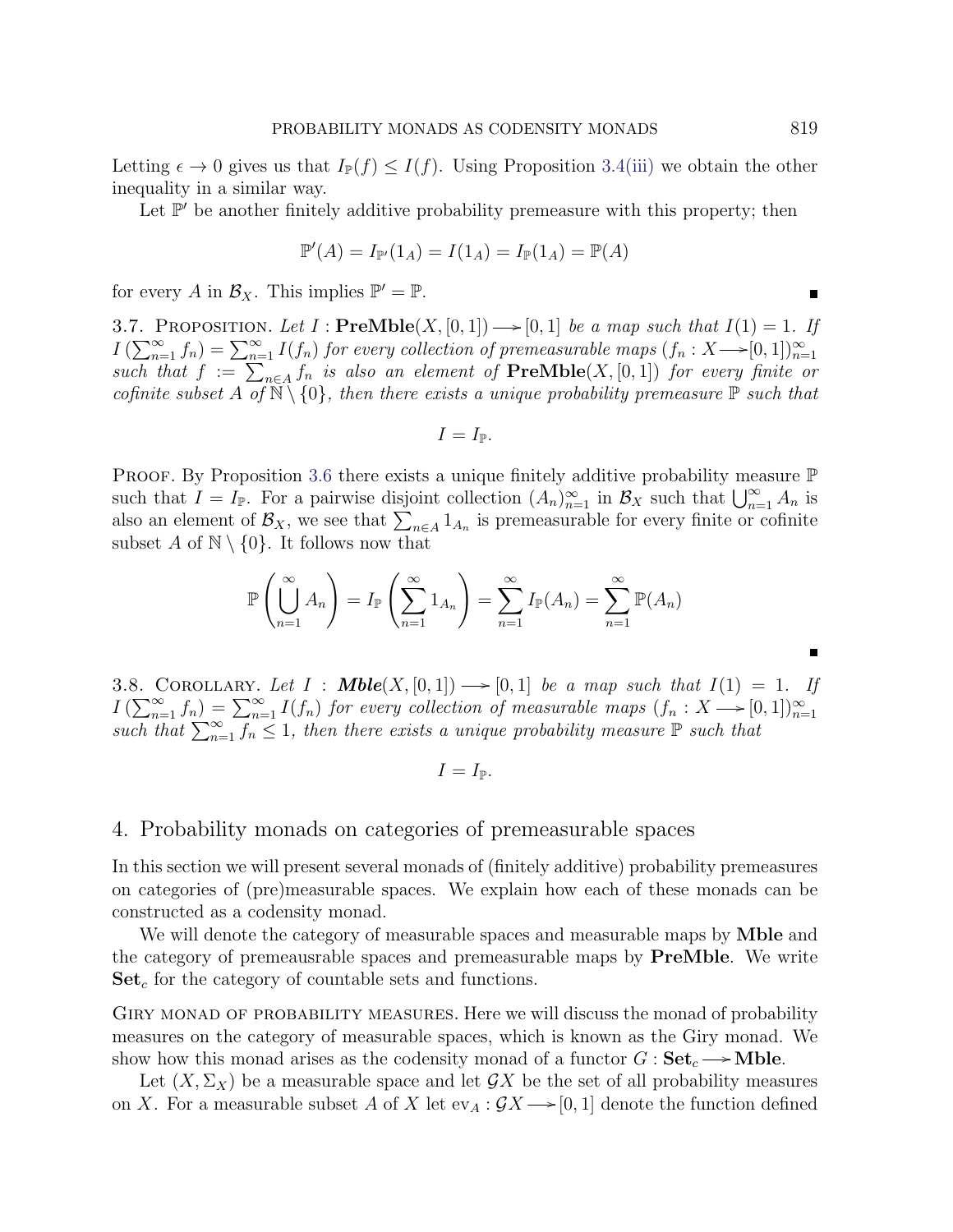by the assignment  $\mathbb{P} \mapsto \mathbb{P}(A)$ . The set  $\mathcal{G}X$  becomes a measurable space by endowing it with the smallest  $\sigma$ -algebra that makes  $ev_A$  measurable for all A in  $\Sigma_X$ . We will denote this measurable space also by  $\mathcal{G}X$ .

Let  $f: X \longrightarrow Y$  be a measurable map between measurable spaces X and Y. Every probability measure  $\mathbb P$  induces a probability measure  $\mathbb P \circ f^{-1}$  on Y which is defined by

$$
\mathbb{P} \circ f^{-1}(B) := \mathbb{P}(f^{-1}(B))
$$

for all B in  $\Sigma_Y$ . This probability measure is called the **pushforward measure**. The assignment  $\mathbb{P} \mapsto \mathbb{P} \circ f^{-1}$  defines a map  $\mathcal{G}X \longrightarrow \mathcal{G}Y$ , which we will denote by  $\mathcal{G}f$ . It can be checked that  $\mathcal{G}f$  is measurable.

Let **Mble** be the category of measurable spaces and measurable maps. The assignments  $X \mapsto \mathcal{G}X$  and  $f \mapsto Gf$  define a functor  $\mathcal{G}$  : Mble  $\longrightarrow$  Mble.

For every measurable space X we have a measurable map  $\eta_X : X \longrightarrow \mathcal{G}X$  that sends an element  $x \in X$  to the probability measure  $\delta_x$  that is defined by

<span id="page-9-1"></span>
$$
\delta_x(A) := \begin{cases} 1 \text{ if } x \in A \\ 0 \text{ otherwise.} \end{cases}
$$
 (3)

Moreover, these maps form a natural transformation  $\eta: 1_{\text{Mble}} \longrightarrow \mathcal{G}$ .

We also have a measurable map  $\mu_X : \mathcal{G} \mathcal{G} X \longrightarrow \mathcal{G} X$  that sends a probability measure **P** on  $\mathcal{G}X$  to the probability measure  $\mu_X(\mathbf{P})$  on X that is defined by

<span id="page-9-2"></span>
$$
\mu_X(\mathbf{P})(A) := \int_{\mathcal{G}X} \mathbb{P}(A)\mathbf{P}(\mathrm{d}\mathbb{P})
$$
\n(4)

for all  $A \in \Sigma_X$ . Also these maps form a natural transformation  $\mu : \mathcal{GG} \longrightarrow \mathcal{G}$ .

<span id="page-9-0"></span>4.1. PROPOSITION. [Giry, [\[7\]](#page-30-1)] The triple  $(\mathcal{G}, \eta, \mu)$  is a monad.

The monad in Proposition [4.1](#page-9-0) is called the **Giry monad (of probability measures)**.

Every countable set A can be turned into a measurable space, namely the set A endowed with the whole powerset of A as  $\sigma$ -algebra. Every function of countable sets becomes measurable with respect to these  $\sigma$ -algebras. This leads to a functor  $j : Set_c \rightarrow Mble$ . Define the functor G as

 $\operatorname{Set}_c \overset{j}{\to} \operatorname{Mble} \overset{\mathcal{G}}{\to} \operatorname{Mble}$ 

This means that for a countable set A the underlying set of GA is equal to

$$
\{(p_a)_a \in [0,1]^A \mid \sum_{a \in A} p_a = 1\}.
$$

For a map  $f: X \longrightarrow GA$  we will use the notation  $f_a$  to mean  $ev_{\{a\}} \circ f$ . Note that a map  $f: X \longrightarrow GA$  is measurable if and only if  $f_a$  is measurable for every a.

For a map of countable sets  $f : A \rightarrow B$  the measurable map  $Gf : GA \rightarrow GB$  is given by the assignment

$$
(p_a)_{a \in A} \mapsto \left(\sum_{a \in f^{-1}(b)} p_a\right)_{b \in B}.
$$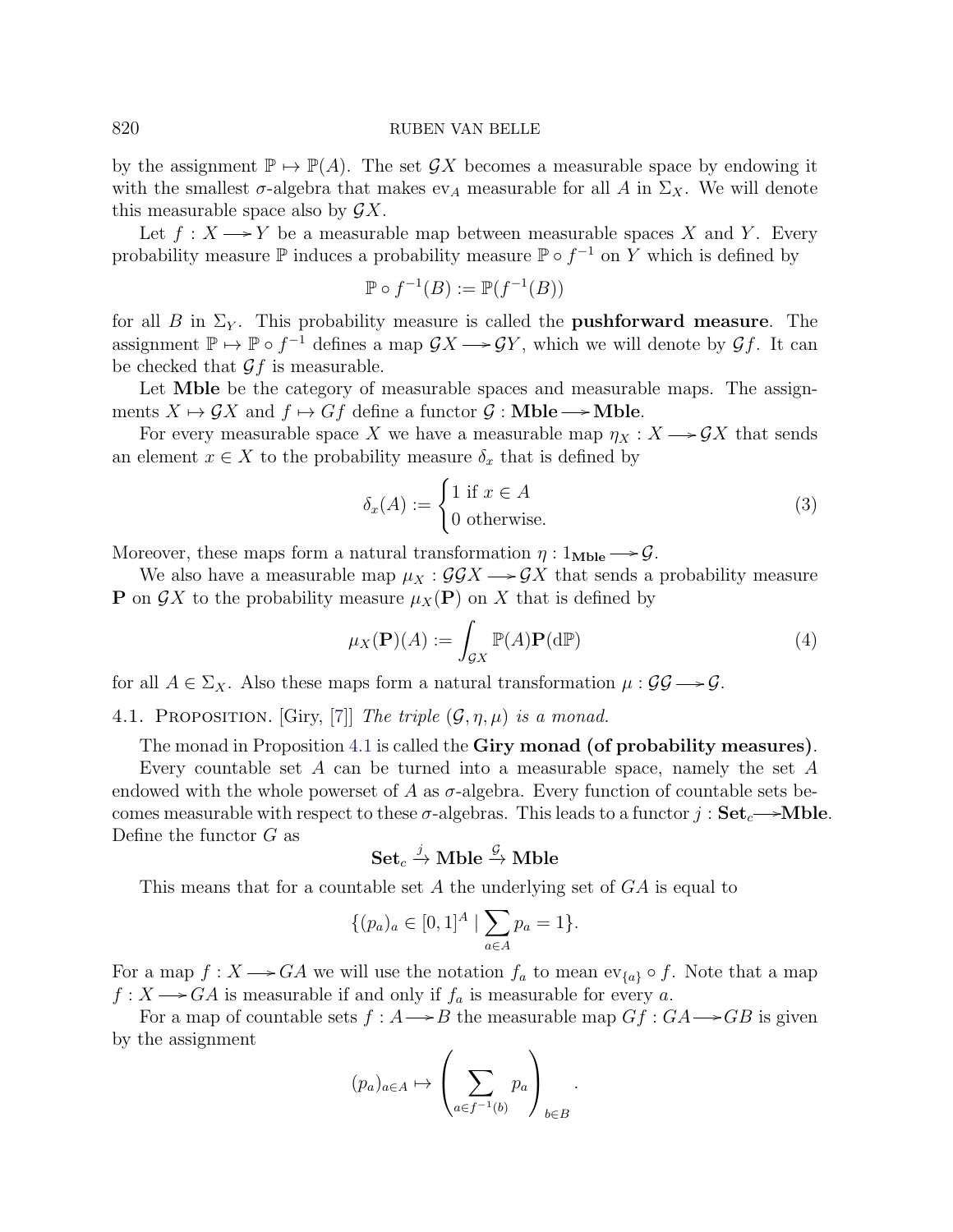## <span id="page-10-0"></span>4.2. THEOREM. The Giry monad is the codensity monad of G.

PROOF. Proposition [2.4](#page-3-1) tells us that the codensity monad of  $G$  exists. We will now show that for all measurable spaces  $X$ ,

$$
\mathcal{G}(X) \cong \lim(X \downarrow G \xrightarrow{U} \mathbf{Set}_c \xrightarrow{G} \mathbf{Mble}).
$$

Proposition [2.4](#page-3-1) then implies that  $T^{G}(X) \cong \mathcal{G}(X)$  for all measurable spaces X.

For a measurable map  $f : X \longrightarrow GA$  define a map  $p_f$  as

$$
\mathcal{G}X \xrightarrow{\mathcal{G}f} \mathcal{G}\mathcal{G}jA \xrightarrow{\mu_{jA}} \mathcal{G}jA = GA.
$$

This means that for  $P \in \mathcal{G}X$ ,

$$
p_f(\mathbb{P}) = \left(\int_X f_a d\mathbb{P}\right)_{a \in A}.
$$

Consider a commutative triangle



We have the following equalities:

$$
Gs \circ p_f = Gs \circ \mu_{jA} \circ \mathcal{G}f
$$
  
=  $\mathcal{G}j s \circ \mu_{jA} \circ \mathcal{G}f$   
=  $\mu_{jB} \circ \mathcal{G}\mathcal{G}j s \circ \mathcal{G}f$   
=  $\mu_{jB} \circ \mathcal{G}g = p_g$ 

In more measure theoretic terms this means that for a probability measure  $\mathbb P$  on X and an element  $b$  in  $B$  we have the following:

$$
(Gs \circ p_f)(\mathbb{P})_b = \sum_{a \in s^{-1}(b)} p_f(\mathbb{P})_a
$$

$$
= \sum_{a \in s^{-1}(b)} \int_X f_a d\mathbb{P}
$$

$$
= \int_X \sum_{a \in s^{-1}(b)} f_a d\mathbb{P}
$$

$$
= \int_X (Gs \circ f)_b d\mathbb{P}
$$

$$
= \int_X g_b d\mathbb{P} = p_g(\mathbb{P})_b.
$$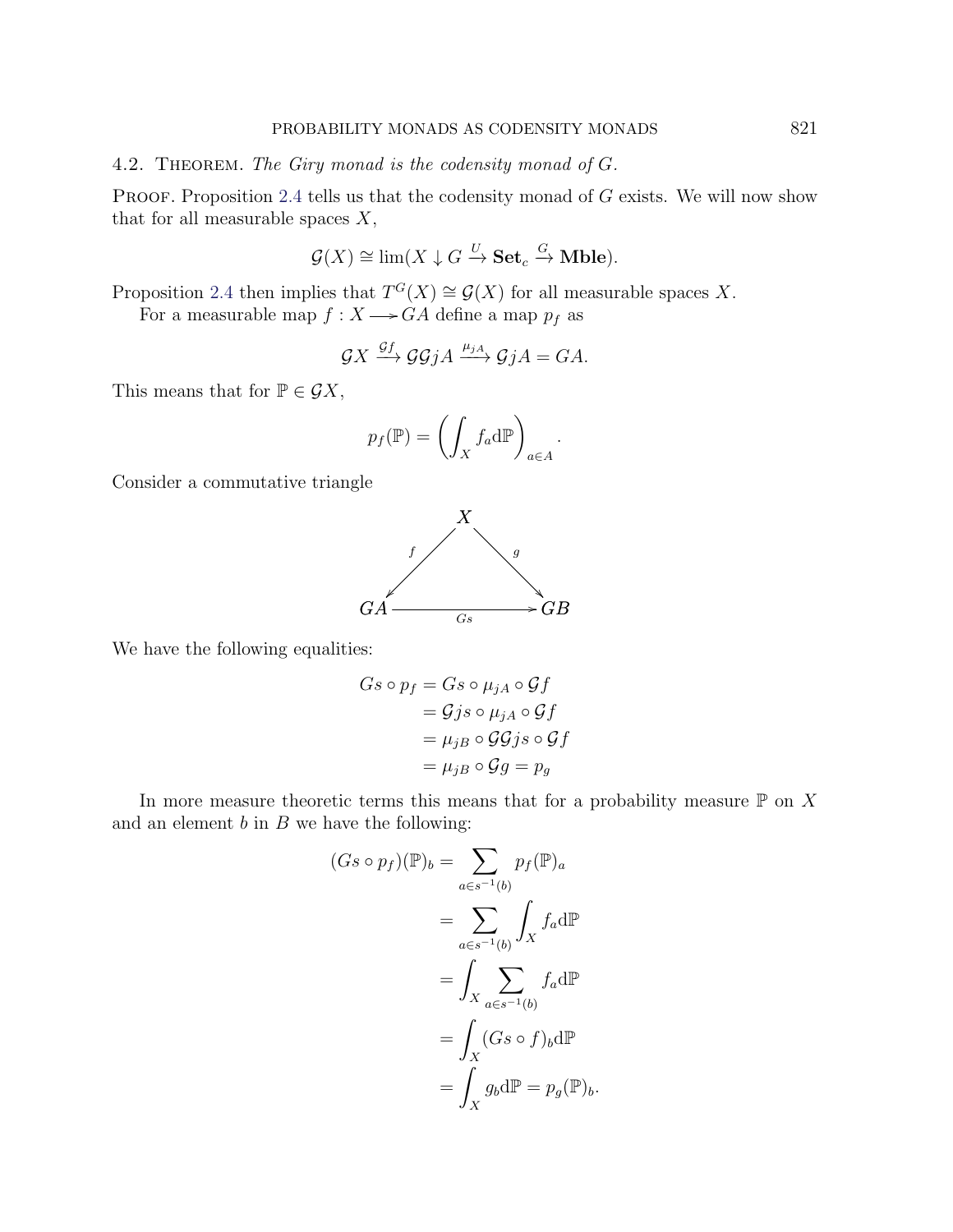We can conclude that  $(\mathcal{G}X,(p_f)_f)$  forms a cone over the diagram  $X \downarrow G \stackrel{U}{\rightarrow} \mathbf{Set}_c \stackrel{G}{\rightarrow}$ Mble. We will now show that this is the limiting cone of the diagram. To do this let us consider some cone  $(Y, (q_f)_f)$  over the diagram. Let  $\mathbf{2} := \{0,1\}$  and  $\mathbf{1} := \{0\}$ . For a measurable map  $f : X \longrightarrow [0, 1]$  let  $\widehat{f} : X \longrightarrow G2$  be the measurable map that sends an element x in X to  $(1 - f(x), f(x))$ .

For an element  $y \in Y$  define a map  $I_y : \textbf{Mble}(X, [0, 1]) \longrightarrow [0, 1]$  by

$$
I_y(f) := q_{\widehat{f}}(y)_1.
$$

Let  $t : 1 \longrightarrow 2$  be the map that sends 0 to 1 and let e be the unique measurable map  $X \longrightarrow G1$ . We find the following commutative triangle:



Because  $(Y,(q_f)_f)$  is a cone over the diagram we also have that the following triangle commutes:



It now follows that  $I_y(1) = q_1(y)_1 = 1$ .

For a collection  $(f_n : X \longrightarrow [0, 1])_{n=1}^{\infty}$  of measurable maps such that  $f := \sum_{n=1}^{\infty} f_n$  is also an element of  $\text{Mble}(X, [0, 1])$ , let  $h : X \longrightarrow G\mathbb{N}$  be the measurable map defined by  $h(x)_n := f_n(x)$  for  $n \ge 1$  and  $h(x)_0 := 1 - f(x)$ . For  $n \ge 1$  let  $s_n : \mathbb{N} \longrightarrow 2$  be the map that sends n to 1 and every other element to 0. Let  $s : \mathbb{N} \longrightarrow 2$  be the map that sends 0 to 0 and every other element to 1. We have the following commutative diagrams:



Therefore also the following triangles commute:

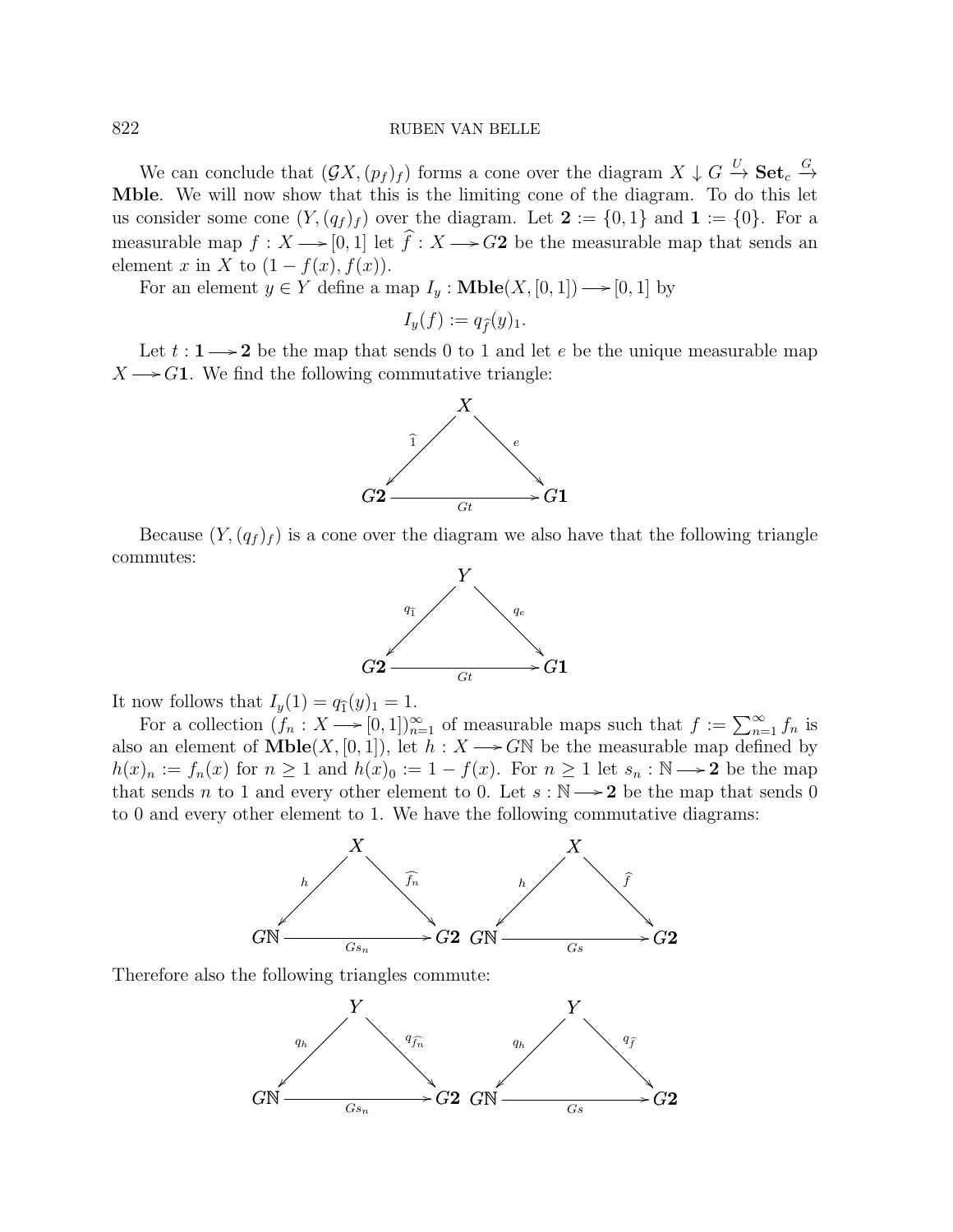It follows now that

<span id="page-12-0"></span>
$$
I_y(f_0) = q_{\hat{f}}(y)_1 = (Gs \circ q_h(y))_1 = \sum_{n \in \mathbb{N}} q_h(y)_n
$$
\n(5)

and that for every  $n \geq 1$ ,

<span id="page-12-1"></span>
$$
I_y(f_n) = q_{\widehat{f_n}}(y)_1 = (Gs_n \circ q_h(y))_1 = q_h(y)_n.
$$
\n(6)

Combining [\(5\)](#page-12-0) and [\(6\)](#page-12-1) gives us that  $I_y(f) = \sum_{n \in \mathbb{N}} I_y(f_n)$ . By Corollary [3.8](#page-8-1) it follows that there exists a unique probability measure  $\mathbb{P}_y$  such that  $I_y = I_{\mathbb{P}_y}$ . The assignment  $y \mapsto \mathbb{P}_y$  defines a map  $q: Y \longrightarrow \mathcal{G}X$ . We have that  $ev_A \circ q = (q_{\widehat{1_A}})_1$  for all  $A \in \Sigma_X$  and therefore  $q$  is measurable.

Let  $f: X \longrightarrow G A$  be a measurable map and let a be an element of A. Let  $s_a: A \longrightarrow 2$  be the map that sends a to 1 and every other element to 0. Since we have that  $Gs_a \circ f = f_a$ we also have that  $Gs_a \circ q_f = q_{\widehat{f_a}}$ . In particular we find for every  $y \in Y$  that

$$
I_y(f_a) = q_{\widehat{f_a}}(y)_1 = (Gs_a \circ q_f(y))_1 = q_f(y)_a.
$$

Using this we obtain for every  $y \in Y$  and for every  $a \in A$  that

$$
p_f \circ q(y)_a = I_{\mathbb{P}_y}(f_a) = I_y(f)_a = q_f(y)_a.
$$

This shows that q is a morphism of cones from  $(\mathcal{G}X,(p_f)_f)$  to  $(Y,(q_f)_f)$ .

Let  $\tilde{q}: Y \longrightarrow \mathcal{G}X$  be another morphism of cones. Then for every measurable subset A of  $X$  and for every  $y$  in  $Y$  we have that

$$
\tilde{q}(y)(A) = (p_{\hat{1}_A} \circ \tilde{q}(y))_1 = q_{\hat{1}_A}(y)_1 = q(y)(A).
$$

This shows that  $\tilde{q} = q$  and therefore  $(\mathcal{G}X,(p_f)_f)$  is the limiting cone over the diagram. This implies that  $\mathcal{G}(X) \cong T^G(X)$  for all measurable spaces X. Moreover this induces a natural isomorphism  $\mathcal{G} \cong T^G$ .

It is straightforward to check that the unit and multiplication of the codensity monad of G are equal to the unit and multiplication of the Giry monad.

4.3. REMARK. While Theorem [4.2](#page-10-0) states that  $\text{Ran}_G G = \mathcal{G}$ , it is also true that  $\text{Ran}_i G =$ G. This construction immediately gives probability measures as set functions, without using an integral representation theorem.

4.4. REMARK. A different construction for the Giry monad as a codensity monad is given in [\[1\]](#page-30-3). Avery shows that the codensity monad of the inclusion of the category of powers of the unit interval and affine maps in Mble is isomorphic to the Giry monad.

Giry monad of finitely additive probability measures. In the same way as the Giry monad of probability measures was defined, we can define a monad  $(\mathcal{G}_f, \eta, \mu)$  of finitely additive probability measures on Mble. We call this monad the Giry monad of finitely additive probability measures.

Let  $\text{Set}_f$  be the category of finite sets and maps and let  $i : \text{Set}_f \longrightarrow \text{Set}_c$  be the inclusion functor. Let  $G : \mathbf{Set}_c \longrightarrow \mathbf{Mble}$  be as in the previous subsection and define  $G_f := G \circ i$ .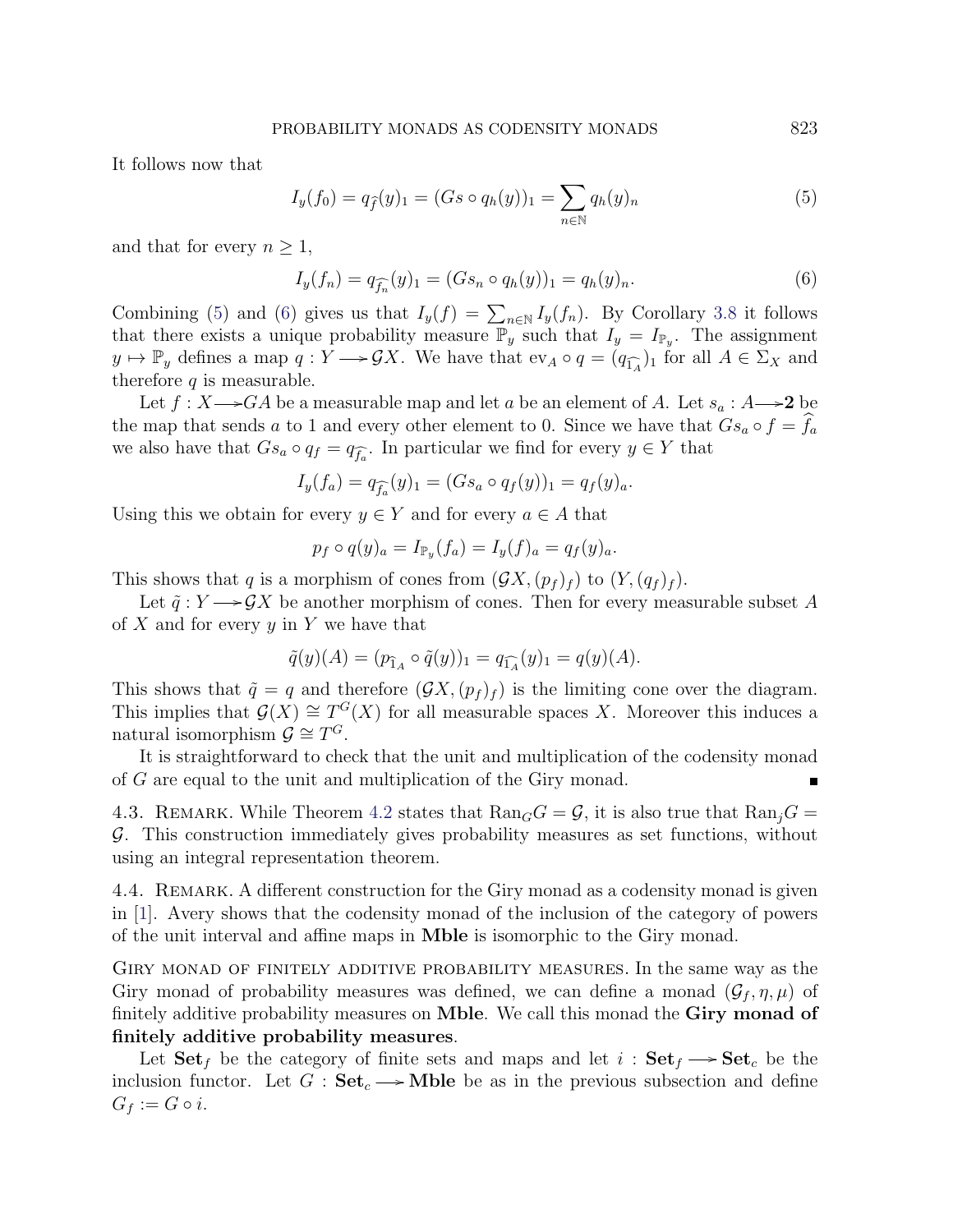# <span id="page-13-0"></span>4.5. THEOREM. The Giry monad of finitely additive probability measures is the codensity monad of  $G_f$ .

The proof for Theorem [4.5](#page-13-0) is similar to the proof of Theorem [4.2.](#page-10-0) There are two places where the proof is slightly different. First, instead of using a countable index set N, it is now enough to use a finite index set. Second, for this proof we use the integral representation result Proposition [3.6](#page-7-0) instead of Corollary [3.8.](#page-8-1)

Giry monad of probability premeasures. In this section we will discuss how the monad of probability premeasures on the category of premeasurable spaces arises as the codensity monad of a functor  $G_p$ . This functor  $G_p$  is similar to the functor G in the previous section, however here the domain needs to be restricted to finite maps, because we are working with premeasurable maps.

Let  $(X, \mathcal{B}_X)$  be a premeasurable space and let  $\mathcal{G}_pX$  be the set of all probability premeasures on X. For  $A \in \mathcal{B}_X$ , let  $ev_A : \mathcal{G}_p(X) \longrightarrow [0, 1]$  be the map that sends a probability premeasure  $\mathbb P$  to  $\mathbb P(A)$ . The set  $\mathcal G_pX$  becomes a premeasurable space by endowing it with the smallest algebra that makes  $ev_A$  premeasurable for all  $A \in \mathcal{B}_X$ . We will denote this premeasurable space also by  $\mathcal{G}_p X$ .

Every premeasurable map  $f : X \longrightarrow Y$  induces a premeasurable map  $\mathcal{G}_p : \mathcal{G}_p X \longrightarrow \mathcal{G}_p Y$ by pushing forward probability premeasures along f.

Let **PreMble** be the category of premeasurable spaces and premeasurable maps. The above defines a functor  $\mathcal{G}_f$ : **PreMble**  $\longrightarrow$  **PreMble**.

We can define natural transformations  $\eta_p: 1_{\text{PreMble}} \longrightarrow \mathcal{G}_p$  and  $\mu_p: \mathcal{G}_p \mathcal{G}_p \longrightarrow \mathcal{G}_p$  in a similar way as we defined the unit [\(3\)](#page-9-1) and the multiplication [\(4\)](#page-9-2) for the Giry monad of probability measures.

Similarly as in Proposition [4.1](#page-9-0) this construction gives us a monad.

<span id="page-13-1"></span>4.6. PROPOSITION. The triple  $(\mathcal{G}_p, \eta_p, \mu_p)$  is a monad.

We call the monad in Proposition [4.6](#page-13-1) the Giry monad of probability premeasures. For a countable set  $A$  let  $F_A$  be the set of all finite and cofinite subsets of  $A$ . A map  $f: A \longrightarrow B$  between countable sets is called a **finite map** if  $f^{-1}(F_B) \subseteq F_A$ . Note that the composition of finite maps is a finite map. Let  $\textbf{Set}^f_c$  be the category of finite sets and finite maps. Every countable set  $A$  can be turned into a premeasurable space, namely the set A together with the algebra  $F_A$ . Every finite map between countable sets becomes premeasurable with respect to these algebras. We obtain a functor  $j_p : \mathbf{Set}_c^f \longrightarrow \mathbf{PreMble}$ .

Now define the functor  $G_p$  as

# $\operatorname{\mathbf{Set}}_c^f \xrightarrow{j_p} \operatorname{\mathbf{PreMble}} \xrightarrow{\mathcal{G}_p} \operatorname{\mathbf{PreMble}}.$

For a countable set A the space  $G_p A$  is the set  $\{(p_a)_a \in [0,1]^A \mid \sum_{a \in A} p_a = 1\}$  together with the smallest algebra that makes  $ev_{A'}$  premeasurable for every finite or cofinite subset A' of A. A map  $f: X \longrightarrow G_pA$  is premeasurable if and only if  $ev_{A'} \circ f$  is premeasurable for every  $A' \in F_A$ .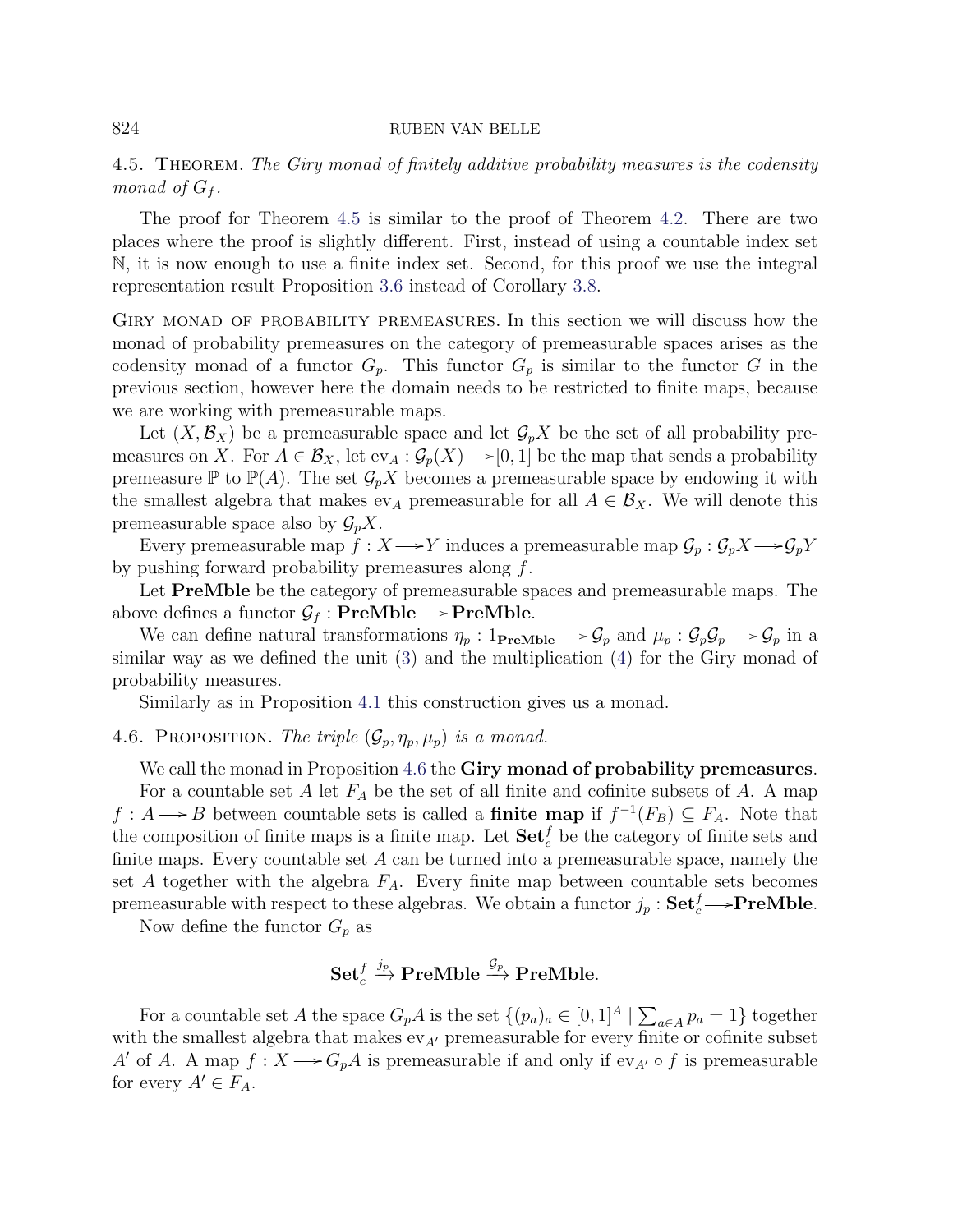For a finite map of countable sets  $f : A \longrightarrow B$  the premeasurable map

$$
G_p f : G_p A \longrightarrow G_p B
$$

is given by the assignment

$$
(p_a)_{a \in A} \mapsto \left(\sum_{a \in f^{-1}(b)} p_a\right)_{b \in B}
$$

<span id="page-14-1"></span>4.7. THEOREM. The Giry monad of probability premeasures is the codensity monad of G.

Because all the maps between countable sets in the proof of Theorem [4.2](#page-10-0) were finite, we can use a similar argument to prove Theorem [4.7.](#page-14-1) However now we need to use Proposition [3.7](#page-8-2) instead of its corollary (Corollary [3.8\)](#page-8-1).

4.8. REMARK. Let  $i: \mathbf{Set}_c^f \longrightarrow \mathbf{Set}_c$  be the inclusion functor. We have that the codensity monad of Gi is the Giry monad of probability measures, since in the proof of Theorem [4.2](#page-10-0) we only used finite maps.

# <span id="page-14-0"></span>5. Hausdorff spaces

In section [3](#page-3-0) we presented several results about probability measures on measurable spaces. If we assume that the measurable space has more structure, we can say more about the probability measures on that space. This will be the topic of the current section. We will assume extra topological structure on the space and study the consequences for the probability measures on that space. We end the section by a generalized Daniell-Stone theorem.

PROBABILITY MEASURES ON HAUSDORFF SPACES. Let  $X$  be a Hausdorff space. The smallest  $\sigma$ -algebra that contains all the open sets of X is called the **Borel**  $\sigma$ -algebra and is denoted by  $Bo_X$ . The smallest  $\sigma$ -algebra that makes all the continuous functions  $f: X \longrightarrow [0, 1]$  measurable is called the **Baire**  $\sigma$ **-algbera** and is denoted by Ba<sub>X</sub>. The following result, which is Theorem 7.1.1 in [\[4\]](#page-30-9), states that for metric spaces these  $\sigma$ algebras are the same.

5.1. PROPOSITION. For every Hausdorff space X we have that  $Ba_X \subseteq Bo_X$ . For a metric space X we have that  $Ba_X = Bo_X$ .

A probability measure on  $(X, \text{Bo}_X)$  is called a **Borel probability measure** and a probability measure on  $(X,\text{Ba}_X)$  a **Baire probability measure.** A Borel probability measure  $\mathbb P$  is called a **Radon probability measure** if

$$
\mathbb{P}(A) = \sup \{ \mathbb{P}(K) \mid K \subseteq A \text{ and } K \text{ is compact} \}
$$

for all A in Bo<sub>X</sub>. The next result tells us that on compact Hausdorff spaces, Baire probability measures correspond to Radon probability measures.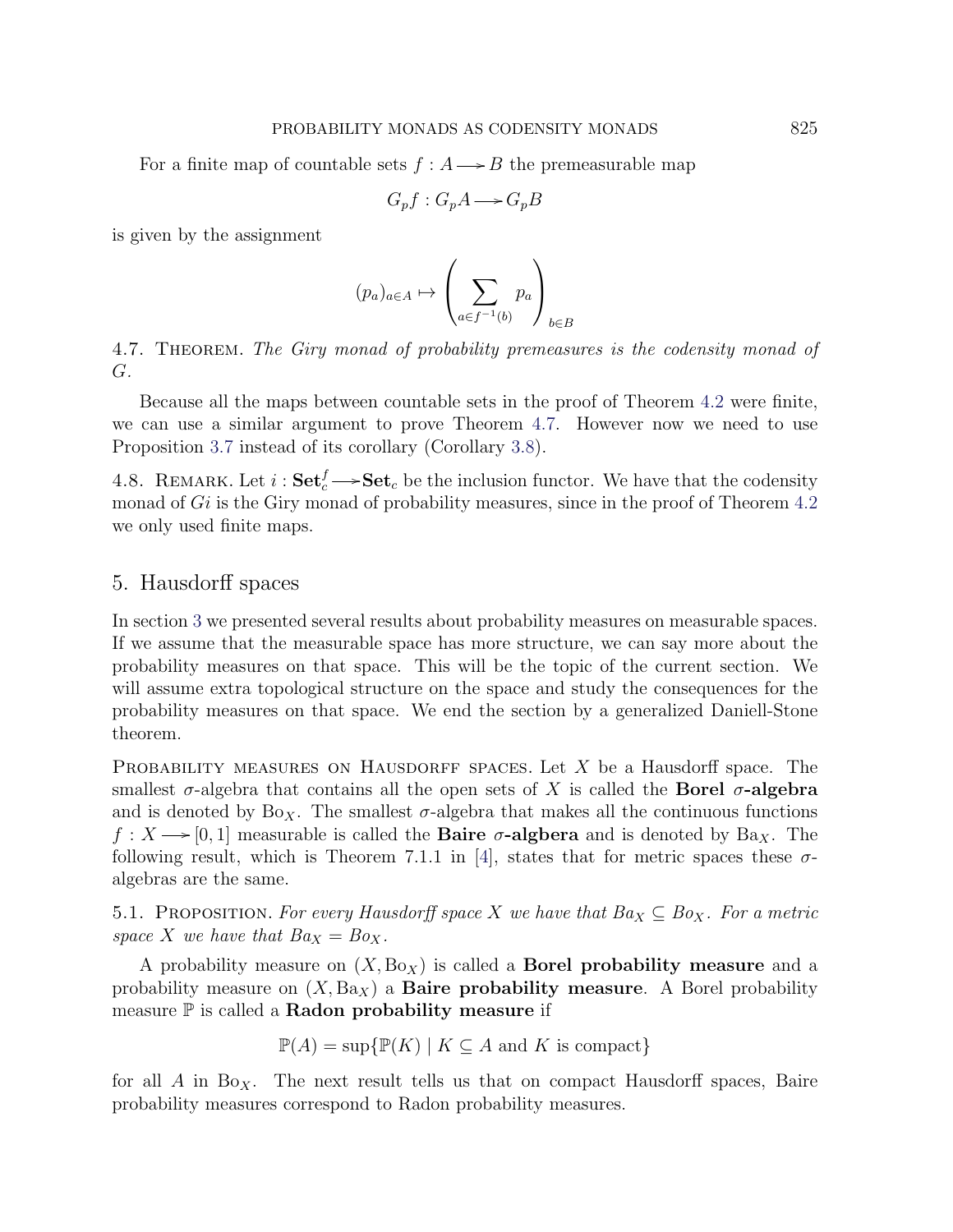<span id="page-15-0"></span>5.2. Proposition. Every Baire probability measure on a compact Hausdorff space can be extended uniquely to a Radon probability measure.

A proof for Proposition [5.2](#page-15-0) can be found in [\[4\]](#page-30-9) (Theorem 7.1.5).

Representations of probability measures on Hausdorff spaces. For a collection L of real-valued functions on a set X let  $\sigma(L)$  denote the smallest  $\sigma$ -algebra on X such that every  $f \in L$  is measurable. Note that this  $\sigma$ -algebra is generated by sets of the form  $\{f > r\} := \{x \in X \mid f(x) > r\}$  for  $f \in L$  and  $r \in \mathbb{R}$ .

5.3. DEFINITION. Let X be a set and let  $L \subseteq [0,\infty)^X$  be a subset of non-negative valued functions on X together with the pointwise ordering. Let  $NL := \{ nf \mid f \in L \}$ . We call L a weak integration lattice<sup>[2](#page-15-1)</sup> if:

- $\bullet$  1  $\in$  L,
- for all  $f, g \in L$  we have  $f \vee g$ ,  $f \wedge g$ ,  $f \vee g f \wedge g \in NL$ ,
- for all  $f \in L$  and for all  $n \in \mathbb{N}$ ,  $nf \wedge 1 \in \mathbb{N}L$  and
- for all  $f \in L$  and for all  $r \in [0,1]$ ,  $rf \in L$ .

5.4. DEFINITION. We call a map  $I : L \rightarrow [0,\infty)$  a weak integration operator if  $I(1) = 1$  and for every collection  $(f_n)_{n \in \mathbb{N}}$  in L such that  $f := \sum_{n \in \mathbb{N}} f_n \in L$ , we have  $I(f) = \sum_{n \in \mathbb{N}} I(f_n).$ 

The following result is the Daniell-Stone representation theorem with weaker conditions. A proof, based on [\[11\]](#page-31-6), is given in the Appendix.

<span id="page-15-3"></span>5.5. Theorem. Let I be a weak integration operator on a weak integration lattice L on a set X. There exists a unique probability measure  $\mathbb P$  on  $(X, \sigma(L))$  such that

$$
I_{\mathbb{P}}(f) = I(f)
$$

for all  $f \in L$ .

<span id="page-15-2"></span>5.6. PROPOSITION. Let X be a compact Hausdorff space and let L be a weak integration lattice such that every  $f \in L$  is continuous and such that  $f + g \in NL$  for all  $f, g \in L$ . Let  $I : L \longrightarrow [0, \infty)$  be a function such that  $I(f + g) = I(f) + I(g)$  for  $f, g \in L$  with  $f + q \in L$ . Suppose also that  $I(1) = 1$ . Then there exists a unique probability measure  $\mathbb P$ on  $(X, \sigma(L))$  such that  $I_{\mathbb{P}}(f) = I(f)$  for  $f \in L$ .

The proof of Proposition [5.6](#page-15-2) of this is given in the appendix. The proof relies on Dini's theorem.

The above integral representation theorem can be used to prove several integral representation theorems of probability measures on certain topological spaces.

<span id="page-15-1"></span><sup>&</sup>lt;sup>2</sup>We use the term *weak* to indicate that this is the weaker version of the integration lattices discussed in the Appendix. For example, the subset of all 1-Lipschitz functions on a metric space form a weak integration lattice, but not an integration lattice.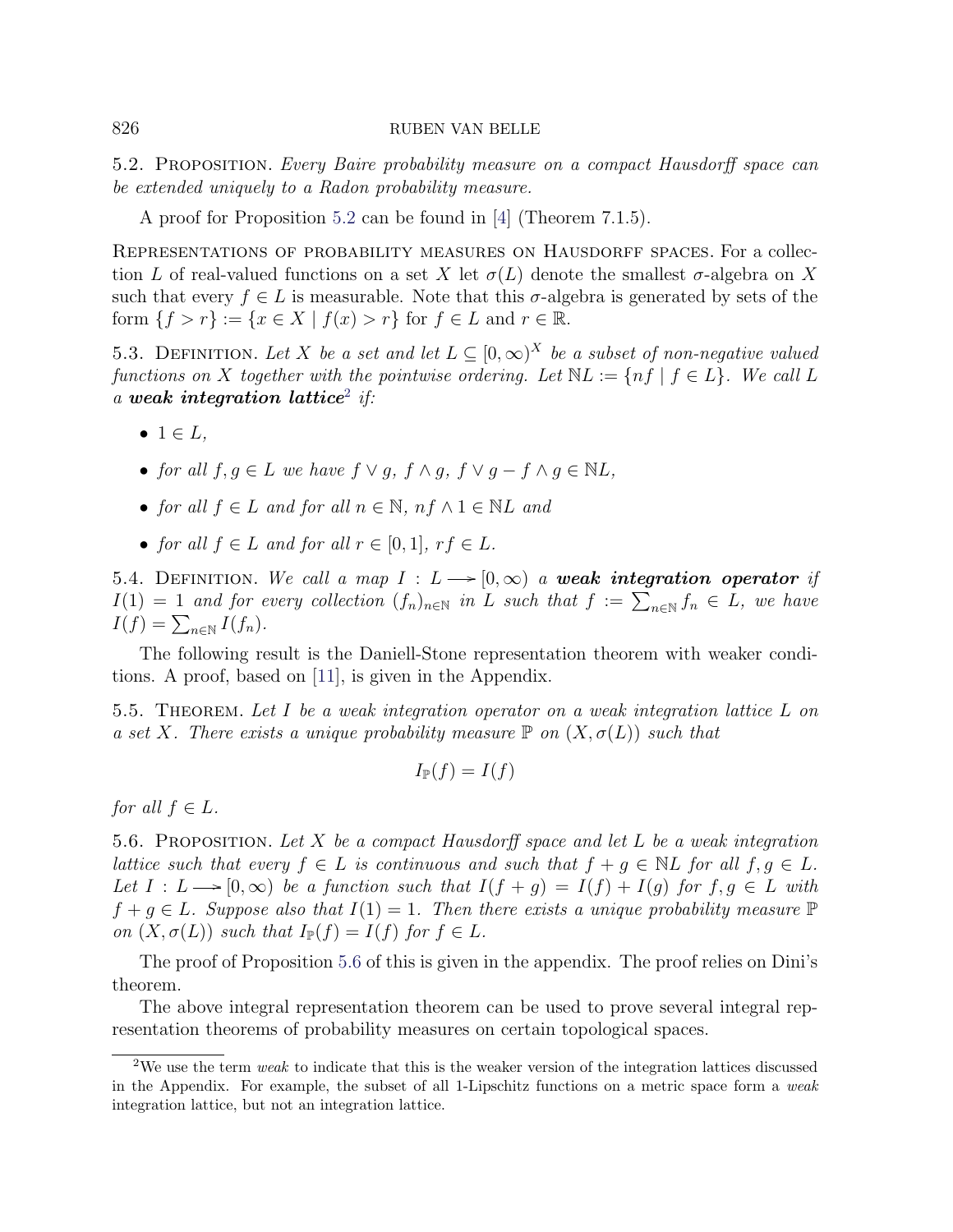<span id="page-16-0"></span>5.7. EXAMPLE. Let X be a metric space and let L be the set of all 1-Lipschitz functions on X taking values in [0, 1]. Then L is a weak integration lattice and  $\sigma(L) = Ba_X = Bo_X$ . To see this, observe that for every closed set A, the function  $f_A := d(\cdot, A) \wedge 1 : X \longrightarrow [0, 1]$ is 1-Lipschitz and  $A = f_A^{-1}$  $\sigma_A^{-1}(0) \in \sigma(L)$ . Therefore  $Bo_X \subseteq \sigma(L)$  and clearly  $\sigma(L) \subseteq Ba_X$ .

It follows now by Theorem [5.5](#page-15-3) that every weak integration operator  $I$  on  $L$  induces a unique Borel probability measure on X such that  $I_{\mathbb{P}} = I$ .

<span id="page-16-1"></span>5.8. EXAMPLE. Let  $(X, d)$  be a metric space. A Borel probability measure  $\mathbb P$  on X is said to **have finite moment** if for all  $x \in X$  we have

$$
\int_X d(x, y) \mathbb{P}(\mathrm{d}y) < \infty.
$$

Let X be a metric space and let L be the set of all 1-Lipschitz functions on X taking values in  $[0,\infty)$ . Then L is a weak integration lattice and  $\sigma(L) = Ba_X = Bo_X$ . The-orem [5.5](#page-15-3) now tells us that there exists a unique Borel probability measure  $\mathbb P$  such that  $I_{\mathbb{P}} = I$ . Since for every  $x \in X$  the function  $d(x, \cdot) : X \longrightarrow [0, \infty)$  is a 1-Lipschitz function, we find

$$
\int_X d(x, y) \mathbb{P}(\mathrm{d}y) = I_{\mathbb{P}}(d(x, \cdot)) = I(d(x, \cdot)) < \infty
$$

and therefore  $\mathbb P$  has finite moment.

5.9. Example. In Example [5.7](#page-16-0) and [5.8](#page-16-1) we can also use all Lipschitz maps instead of only the 1-Lipschitz maps.

<span id="page-16-2"></span>5.10. Example. [Riesz-Markov representation theorem] Let X be a compact Hausdorff space and let L be the set of all continuous functions on X taking values in  $[0, 1]$ . Then L is a weak integration lattice and  $\sigma(L) = Ba_X$ .

Let  $I : L \longrightarrow [0, 1]$  be a function such that  $I(1) = 1$  and such that I preserves binary sums that exist in L. Then Proposition [5.6](#page-15-2) gives us a unique Baire probability measure **P** on X such that  $I_{\mathbb{P}}(f) = I(f)$  for all  $f \in L$ . Note that by Proposition [5.2](#page-15-0) the Baire probability measure P can be uniquely extended to a Radon probability measure.

<span id="page-16-3"></span>5.11. EXAMPLE. Let X be a compact metric space and let L be the set of all 1-Lipschitz functions on X taking values in  $[0, 1]$ . Then L is a weak integration lattice that satisfies the conditions of Proposition [5.6.](#page-15-2)

Therefore for a function  $I : L \longrightarrow [0, 1]$  such that  $I(f + g) = I(f) + I(g)$  for all  $f, g \in L$ with  $f + g$  also in L and such that  $I(1) = 1$ , there exists a unique Radon probability measure  $\mathbb P$  on X such that  $I_{\mathbb P}=I$ .

<span id="page-16-4"></span>5.12. EXAMPLE. Let X be a Hausdorff space and let L be the set of continuous functions  $X \longrightarrow [0, 1]$ . We see that L is a weak integration lattice and  $\sigma(L) = Ba_X$ . Using Theo-rem [5.5](#page-15-3) we see that for every weak integration operator  $I$  on  $L$  there is a unique Baire probability measure  $\mathbb P$  such that  $I_{\mathbb P} = I$ .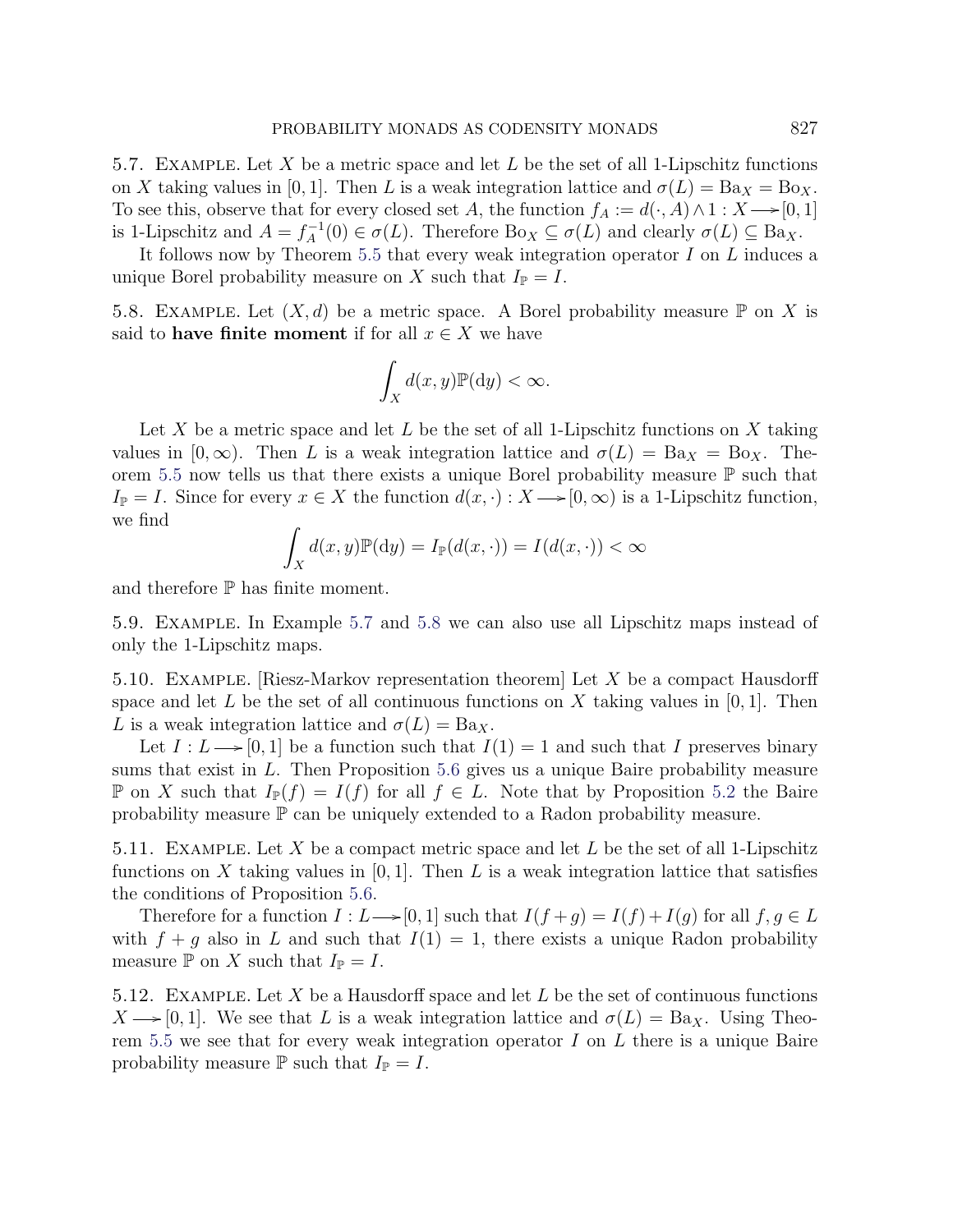## <span id="page-17-0"></span>6. Probability monads on categories of Hausdorff spaces

In this section we will present monads of Radon probability measures and Baire probability measures and explain how they arise as codensity monads. We will introduce two new probability monads: the bounded Lipschitz monad and the Baire monad.

We write **Haus** for the category of Hausdorff spaces and continuous maps. The full subcategory of compact Hausdorff spaces is denoted by CH. The category of compact metric spaces and 1-Lipschitz maps is denoted by  $KMet_1$ . For the category of finite sets and functions we write  $\textbf{Set}_f$ .

Radon monad. We will discuss a monad of Radon probability measures on the category of compact Hausdorff spaces, known as the Radon monad. This monad was first introduced in [\[14\]](#page-31-1) and [\[15\]](#page-31-2) and further discussed in [\[8\]](#page-30-2) and [\[9\]](#page-30-4). We explain how this monad can be constructed as the codensity monad of a functor  $R : \mathbf{Set}_f \longrightarrow \mathbf{CH}$ . Although Radon probability measures are  $\sigma$ -additive, the domain of R is the category of finite sets and maps. Note that compact Hausdorff spaces arise as the algebras of the codensity monad of the inclusion  $\textbf{Set}_f \longrightarrow \textbf{Set}$  (i.e. the ultrafilter monad) as discussed in [\[10\]](#page-31-4) and [\[12\]](#page-31-0).

Let X be a topological space and let  $\mathcal{R}X$  be the set of all Radon probability measures on X. Endow  $\mathcal{R}X$  with the smallest topology such that the evaluation map  $ev_f : \mathcal{R}X \longrightarrow [0, 1],$  that sends  $\mathbb P$  to  $\int_X f d\mathbb P$ , becomes continuous for every continuous function  $f: X \longrightarrow [0, 1]$ . This is the topology of weak convergence of probability measures. We will denote the obtained topological space also by  $\mathcal{R}X$ .

The following result follows from the Banach-Alaoglu theorem (section 3.15 in [\[13\]](#page-31-7)).

<span id="page-17-2"></span>6.1. PROPOSITION. The topological space  $\mathcal{R}X$  is a compact Hausdorff space.

<span id="page-17-1"></span>6.2. LEMMA. Let  $f: X \longrightarrow Y$  be a continuous function between compact Hausdorff spaces and let  $\mathbb P$  be a Radon probability measure on X. Then also  $\mathbb P \circ f^{-1}$  is a Radon probability measure. Furtermore, the assignment  $\mathbb{P} \mapsto \mathbb{P} \circ f^{-1}$  defines a continuous function  $\mathcal{R} f$ :  $\mathcal{R}X \longrightarrow \mathcal{R}Y$ .

The proof of Lemma [6.2](#page-17-1) is elementary.

Using Proposition [6.1](#page-17-2) and Lemma [6.2](#page-17-1) we can define a functor  $\mathcal{R}: \mathbf{CH} \longrightarrow \mathbf{CH}$ .

For a compact Hausdorff X we can define maps  $\eta_X : X \longrightarrow \mathcal{R} X$  and  $\mu_X : \mathcal{R}\mathcal{R} X \longrightarrow \mathcal{R} X$ in the same way as we did for the Giry monad. These maps are well-defined and continuous and they induce natural transformations  $\eta: 1_{\text{CH}} \longrightarrow \mathcal{R}$  and  $\mu: \mathcal{RR} \longrightarrow \mathcal{R}$ .

As has often been observed [\[8,](#page-30-2) [9,](#page-30-4) [14,](#page-31-1) [15\]](#page-31-2):

<span id="page-17-3"></span>6.3. PROPOSITION. The triple  $(\mathcal{R}, \eta, \mu)$  is a monad.

The monad in Proposition [6.3](#page-17-3) is called the **Radon monad**.

Every finite set A endowed with the whole powerset as topology, forms a compact Hausdorff space. Every map of finite sets is continuous with respect to these topologies. This gives a functor  $k : \mathbf{Set}_f \longrightarrow \mathbf{CH}$ .

We will now consider the functor  $R$  which is defined as

$$
\mathbf{Set}_f \stackrel{k}{\to} \mathbf{CH} \stackrel{\mathcal{R}}{\to} \mathbf{CH}
$$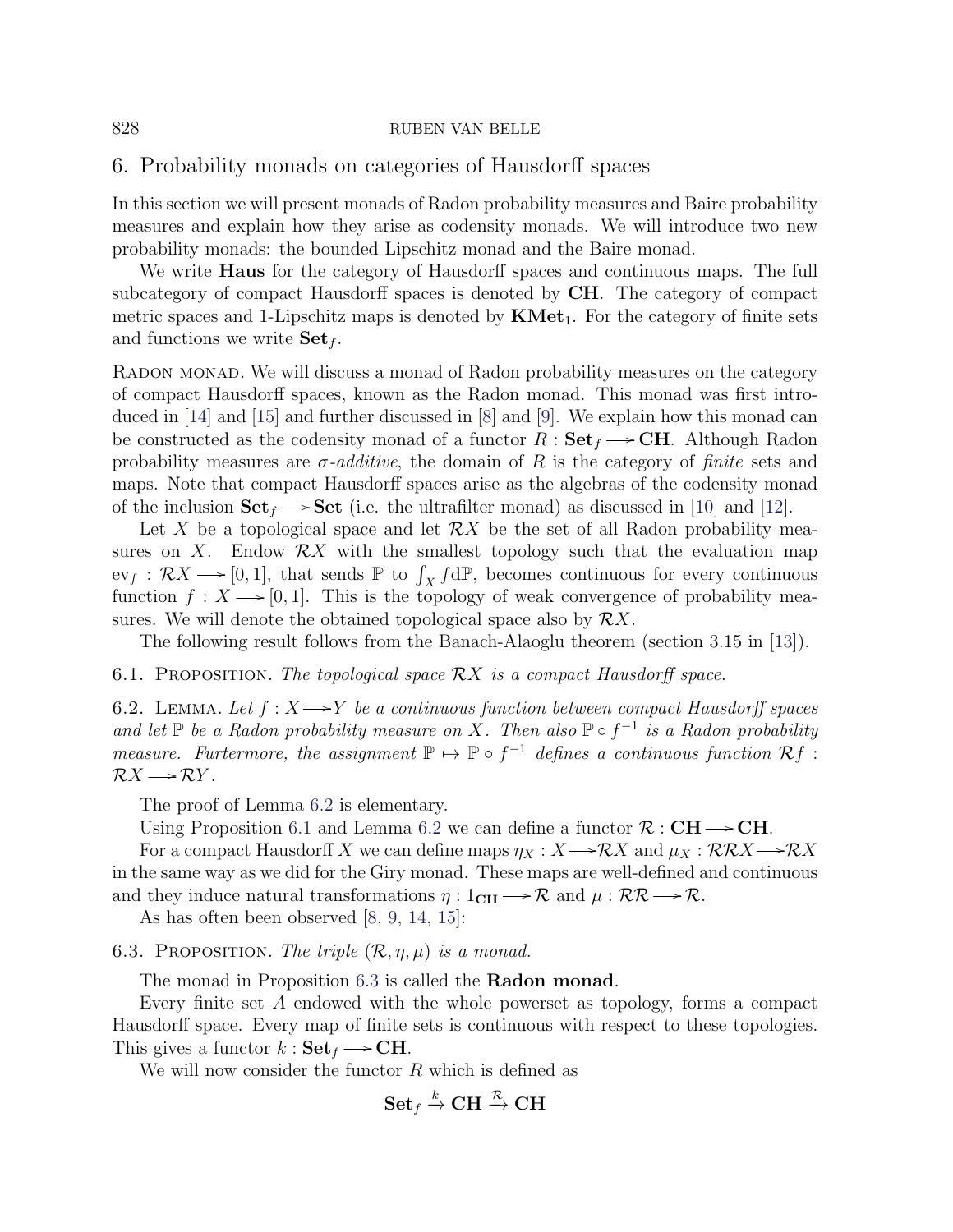This means that for a finite set A, the space RA is the subspace of  $[0, 1]^A$  of all families  $(p_a)_a$  such that  $\sum_{a \in A} p_a = 1$ . A map of finite sets  $f : A \longrightarrow B$  induces a continuous map  $Rf: RA \longrightarrow RB$  that sends an element  $(p_a)_{a \in A}$  to  $(\sum_{a \in f^{-1}(b)} p_a)_{b \in B}$ .

## <span id="page-18-0"></span>6.4. THEOREM. The Radon monad is the codensity monad of R.

**PROOF.** By Proposition [2.4](#page-3-1) it follows that the codensity monad of  $R$  exists. Let  $X$  be a compact Hausdorff space. We will now show that

$$
\mathcal{R}(X) \cong \lim(X \downarrow R \xrightarrow{U} \mathbf{Set}_f \xrightarrow{R} \mathbf{CH}).
$$

Proposition [2.4](#page-3-1) then implies that  $T^R(X) \cong \mathcal{R}(X)$  for all compact Hausdorff spaces X.

For a continuous function  $f : X \longrightarrow RA$ , define a map  $p_f : \mathcal{R}X \longrightarrow RA$  by

$$
\mathcal{R}X \xrightarrow{\mathcal{R}f} \mathcal{R}\mathcal{R}kA \xrightarrow{\mu_{kA}} \mathcal{R}kA = RA.
$$

That means that

$$
p_f(\mathbb{P}) := \left(\int_X f_a \mathrm{d}\mathbb{P}\right)_{a \in A}
$$

.

In the same way as in the proof of Theorem [4.2](#page-10-0) we can show that  $(\mathcal{R}X,(p_f)_f)$  is a cone over the diagram  $X \downarrow R \stackrel{U}{\to} \mathbf{Set}_f \stackrel{R}{\to} \mathbf{CH}$ . Let  $(Y, (q_f)_f)$  be a cone over the diagram. In the same way as in the proof of Theorem [4.2,](#page-10-0) we can define a map  $I_y : \mathbf{CH}(X, [0, 1]) \longrightarrow [0, 1]$ and show that this map sends 1 to 1 and preserves binary sums that exist in  $CH(X, [0, 1])$ . Now by Example [5.10,](#page-16-2) we know that there exists a unique Radon probability measure  $\mathbb{P}_y$ on X such that  $I_y(f) = \int_X f d\mathbb{P}_y$  for all continuous functions  $f: X \longrightarrow [0, 1]$ . The map  $q: Y \longrightarrow \mathcal{R}X$  defined by the assignment  $y \mapsto \mathbb{P}_y$  is continuous and is the only morphism of cones from  $(Y, (q_f)_f)$  to  $(\mathcal{R}X, (p_f)_f)$ . This shows that  $\mathcal{R}(X) \cong T^R(X)$  for all compact Hausdorff spaces X. Moreover, this induces a natural isomorphism  $\mathcal{R} \cong T^R$ . It can be checked that the unit and multiplication of the Radon monad are the same as those of the codensity monad of R.

6.5. REMARK. The domain of  $R$  is the category of finite sets and maps. We would expect that this would only yield finitely additive measures. However Theorem [6.4](#page-18-0) tells us that the codensity construction gives us Radon probability measures, which are  $\sigma$ -additive.

6.6. REMARK. Instead of using the category of all finite sets as the domain of  $R$  it is enough to use the category of sets A with  $|A| \leq 3$ . This is similar to the ultrafilter monad.

Bounded Lipschitz monad. In this section we will consider the metric version of the Radon monad. We introduce a new monad of Radon probability measures on the category of compact metric spaces with 1-Lipschitz maps. We show that this monad is the codensity monad of a functor L. This functor is similar to the functor  $R$  in the previous section.

Let X be a compact metric space and define  $\mathcal{L}X$  to be the metric space of all Radon probability measures on X together with the metric  $d_{\mathcal{L}X}$  defined by

$$
d_{\mathcal{L}X}(\mathbb{P}_1, \mathbb{P}_2) := \sup \left\{ \left| \int_X f \, d\mathbb{P}_1 - \int_X f \, d\mathbb{P}_2 \right| \mid f : X \longrightarrow [0, 1] \text{ is a 1-Lipschitz function} \right\}
$$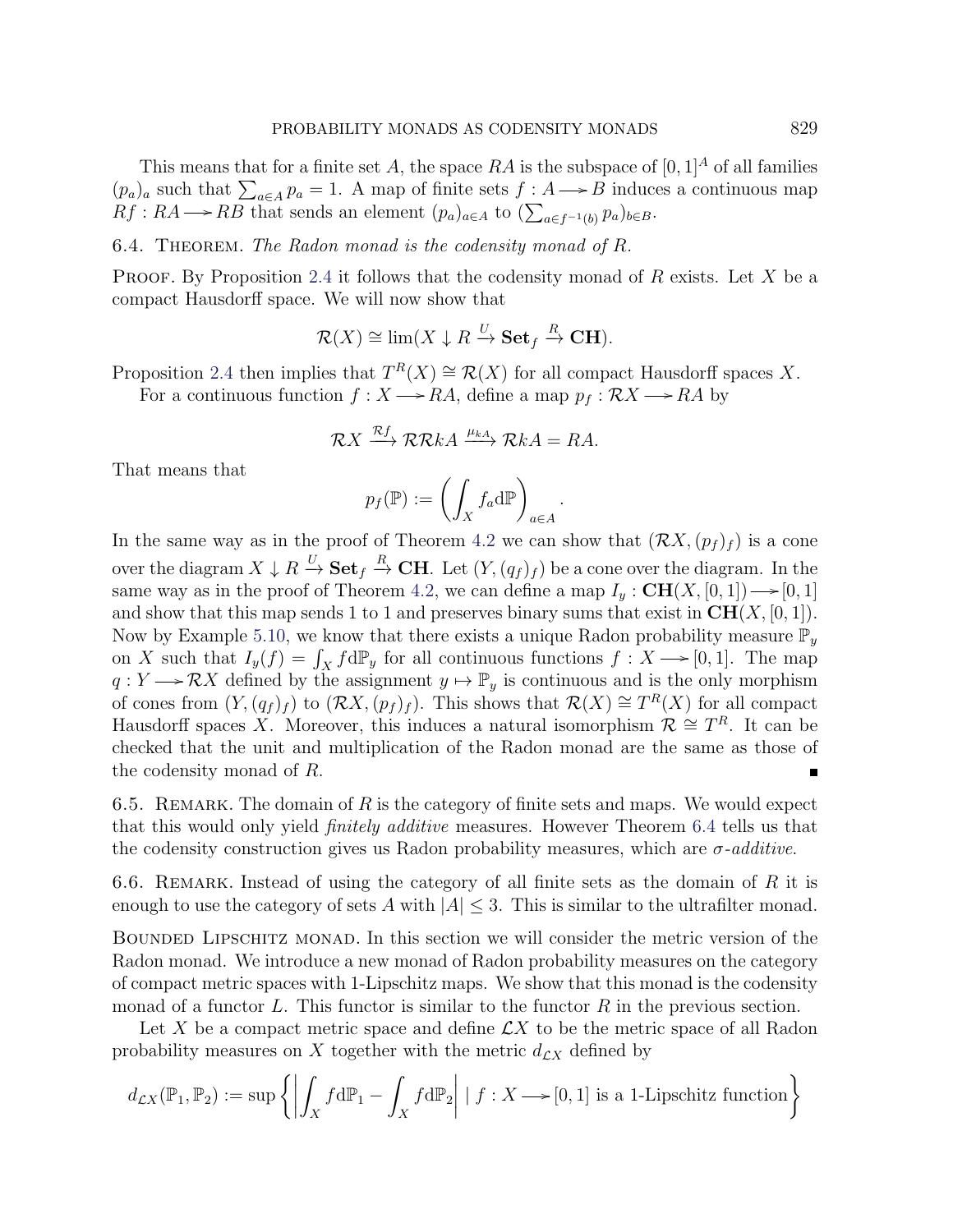for all Radon probability measures  $\mathbb{P}_1$  and  $\mathbb{P}_2$  on X. We call this metric the **bounded** Lipschitz metric<sup>[3](#page-19-0)</sup>.

Note that this metric space is homeomorphic to  $\mathcal{R}X$  as a topological space and therefore it is also compact. Using that the composition of 1-Lipschitz functions is a 1-Lipschitz function we can show that pushing forward along a 1-Lipschitz function  $f$  defines a 1-Lipschitz function  $\mathcal{L}f$ .

Let  $KMet_1$  be the category of compact metric spaces and 1-Lipschitz maps. The above defines a functor  $\mathcal{L} : KMet_1 \longrightarrow KMet_1$ .

For a compact metric space  $(X, d)$  let  $\eta_X$  and  $\mu_X$  be the maps as defined for the Radon monad. For  $x$  and  $y$  in  $X$  we find

$$
d_{\mathcal{L}X}(\eta_X(x), \eta_X(y)) = \sup\{|f(x) - f(y)| \mid f : X \longrightarrow [0, 1] \text{ is a 1-Lipschitz function}\} \le d(x, y),
$$

because  $|f(x) - f(y)| \leq d(x, y)$  for every 1-Lipschitz function  $f: X \rightarrow [0, 1]$ . Therefore  $\eta_X$  is 1-Lipschitz with respect to the bounded Lipschitz metric.

For Radon probability measures  $P_1$  and  $P_2$  on  $\mathcal{L}X$  we find for every 1-Lipschitz function  $f: X \longrightarrow [0, 1]$  the following inequality:

$$
\left| \int_{\mathcal{L}X} f d\mu_X(\mathbf{P}_1) - \int_{\mathcal{L}X} f d\mu_X(\mathbf{P}_2) \right| = \left| \int_{\mathcal{L}X} \text{ev}_f d\mathbf{P}_1 - \int_{\mathcal{L}X} \text{ev}_f d\mathbf{P}_2 \right|
$$
  
\$\leq d\_{\mathcal{L}EX}(\mathbf{P}\_1, \mathbf{P}\_2)\$

In the last step we used the fact that the map  $ev_f : \mathcal{L}X \longrightarrow [0, 1]$ , which sends a Radon probability measure  $\mathbb P$  to  $\int_X f d\mathbb P$ , is 1-Lipschitz. Since f was arbitrary we conclude that  $\mu_X$  is 1-Lipschitz.

It follows now that we have natural transformations  $1_{KMet_1} \rightarrow \mathcal{L}$  and  $\mathcal{LL} \rightarrow \mathcal{L}$  which we will also denote by  $\eta$  and  $\mu$ .

Similar to Proposition [4.1](#page-9-0) and Proposition [6.3](#page-17-3) we can prove the following result.

## <span id="page-19-1"></span>6.7. PROPOSITION. The triple  $(\mathcal{L}, \eta, \mu)$  is a monad.

We call the monad from Proposition [6.7](#page-19-1) the **bounded Lipschitz monad**. This monad is similar to the Kantorovich monad, which is dicussed in [\[5,](#page-30-5) [6,](#page-30-6) [16\]](#page-31-3).

Let  $A$  be a finite set. Define a metric on  $A$  by

$$
d_A(a_1, a_2) := \begin{cases} 1 & \text{if } a_1 \neq a_2 \\ 0 & \text{if } a_1 = a_2 \end{cases}
$$

for all  $a_1$  and  $a_2$  in A. This makes A a compact metric space. Every function of finite sets becomes 1-Lipschitz with respect to these metrics. This gives a functor  $l : Set_f \rightarrow KMet_1$ .

<span id="page-19-0"></span><sup>3</sup>The Wasserstein distance is the metric obtained by taking the supremum over all 1-Lipschitz function on X taking values in  $\mathbb R$  instead of [0,1]. The obtained metric space is called the Kantorovich space of X.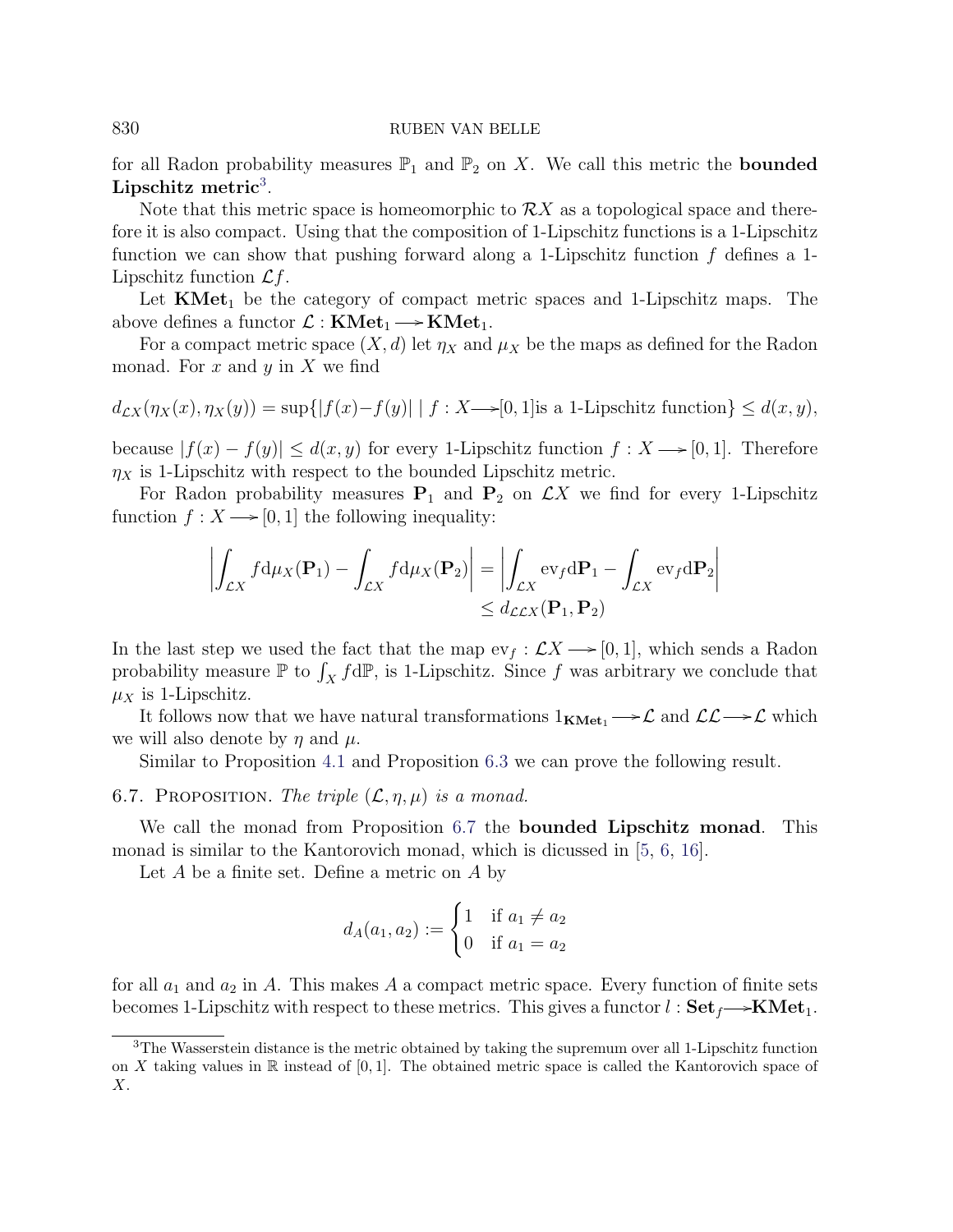We will now consider the functor  $L$  which we define as

$$
\mathbf{Set}_f \xrightarrow{l} \mathbf{KMet}_1 \xrightarrow{L} \mathbf{KMet}_1.
$$

Let A be a finite set. The space LA is the subset of  $[0,1]^A$  of families  $(p_a)_a$  such that  $\sum_{a \in A} p_a = 1$  together with the bounded Lipschitz metric  $d_{LA}$ .

6.8. PROPOSITION. Let A be a finite set. For p and q in  $LA$ ,

$$
d_{LA}(p,q) = \sup \left\{ \left| \sum_{a \in A'} p_a - \sum_{a \in A'} q_a \right| \mid A' \subseteq A \right\}.
$$

PROOF. We view  $A$  as a metric space by endowing it with the metric  $d_A$ .

For a subset A' of A, the function  $1_{A'} : A \longrightarrow [0, 1]$  is a 1-Lipschitz function. We find

$$
\left|\sum_{a\in A'} p_a - \sum_{a\in A'} q_a\right| = \left|\int_A 1_{A'} dp - \int_A 1_{A'} dq\right| \leq d_{LA}(p, q).
$$

This shows one inequality.

Define the sets  $A^+ = \{a \in A \mid p_a \ge q_a\}$  and  $A^- = \{a \in A \mid p_a \le q_a\}$ . For a 1-Lipschitz function  $f : A \longrightarrow [0, 1]$ , we find

$$
\int_A f \, \mathrm{d}p - \int_A f \, \mathrm{d}q = \sum_{a \in A} f(a)(p_a - q_a)
$$
\n
$$
\leq \sum_{a \in A^+} f(a)(p_a - q_a)
$$
\n
$$
\leq \sum_{a \in A^+} p_a - q_a
$$
\n
$$
= \left| \sum_{a \in A^+} p_a - \sum_{a \in A^+} q_a \right|
$$

Similarly we find

$$
-\left(\int_A f\mathrm{d}p - \int_A f\mathrm{d}q\right) \le \left|\sum_{a\in A^-} p_a - \sum_{a\in A^-} q_a\right|.
$$

We can conclude that

$$
\left| \int_A f \mathrm{d}p - \int_A f \mathrm{d}q \right| \leq \sup \left\{ \left| \sum_{a \in A'} p_a - \sum_{a \in A'} q_a \right| \mid A' \subseteq A \right\},\
$$

which proves the other inequality.

Г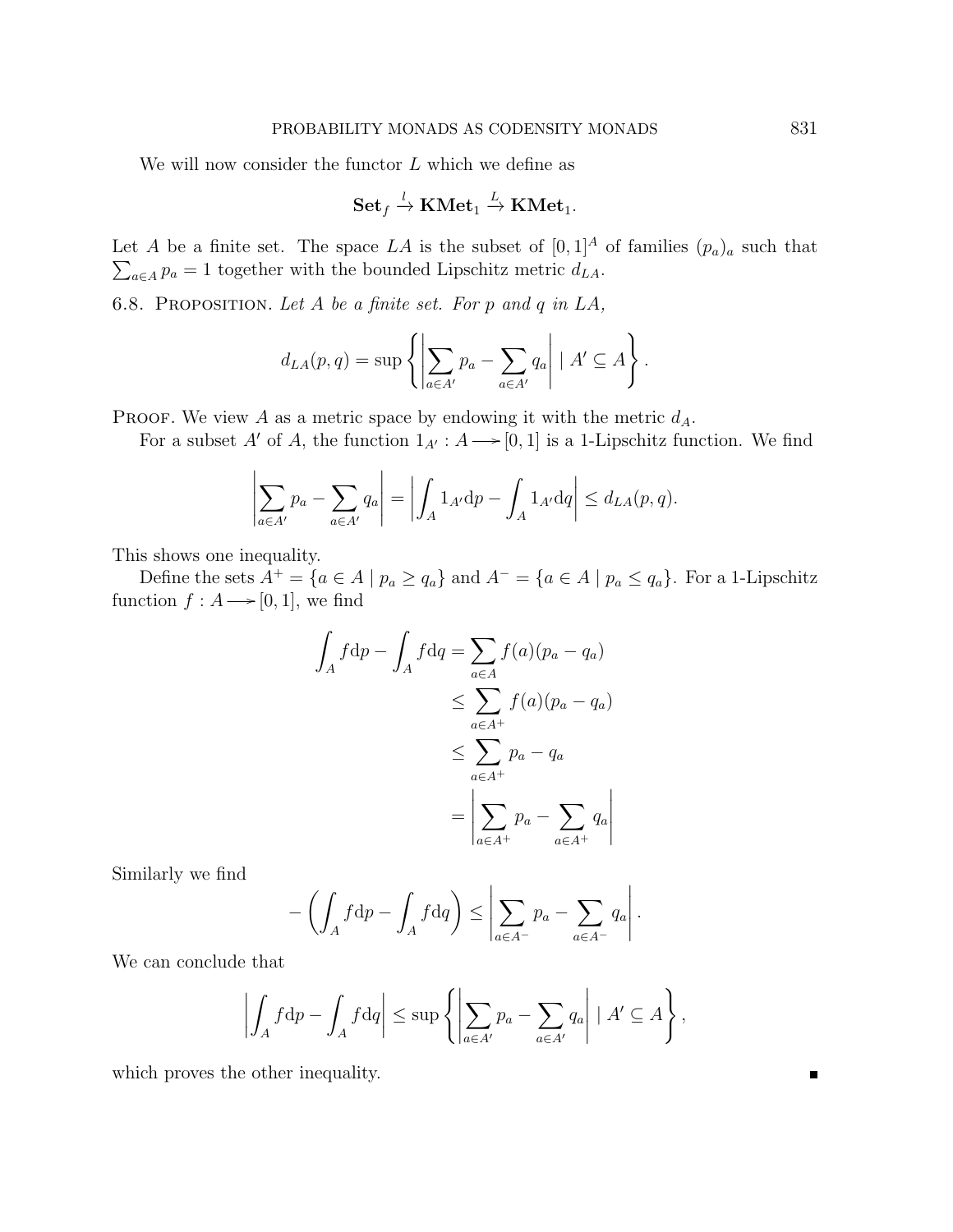This gives us the following useful corollary.

<span id="page-21-1"></span>6.9. COROLLARY. Let  $X$  be a compact metric space and let  $A$  be a finite set. A map  $f: X \longrightarrow LA$  is 1-Lipschitz if and only if

$$
x \mapsto \sum_{a \in A'} f(x)_a
$$

defines a 1-Lipschitz map  $X \longrightarrow [0, 1]$  for every  $A' \subseteq A$ .

This leads to the main result of this section.

<span id="page-21-0"></span>6.10. THEOREM. The bounded Lipschitz monad is the codensity monad of L.

**PROOF.** We will again use Proposition [2.4.](#page-3-1) Let  $(X, d)$  be a compact metric space and let  $D_X$  denote the diagram

$$
X \downarrow L \xrightarrow{U} \mathbf{Set}_f \xrightarrow{L} \mathbf{KMet}_1.
$$

For a 1-Lipschitz function  $f : X \longrightarrow LA$  define the map  $p_f : \mathcal{L}X \longrightarrow LA$  by

$$
\mathcal{L}X \xrightarrow{\mathcal{L}f} \mathcal{L}\mathcal{L}lA \xrightarrow{\mu_{lA}} \mathcal{L}lA = LA
$$

This means that for every  $\mathbb{P} \in \mathcal{L}X$ ,

$$
p_f(\mathbb{P}) = \left(\int_X f_a d\mathbb{P}\right)_{a \in A}.
$$

In the same way as in the proof of Theorem [4.2,](#page-10-0) it can be shown that  $(\mathcal{L}X,(p_f)_f)$ forms a cone over the diagram  $D_X$ .

We will now show that this is the limiting cone over the diagram.

Let  $(Y,(q_f)_f)$  be a cone over the diagram  $D_X$ . For a 1-Lipschitz function  $f: X \rightarrow [0,1]$ let  $\hat{f}: X \longrightarrow L2$  be the function defined by  $\hat{f}(x) := (1-f(x), f(x))$ . Note that this function is 1-Lipschitz.

For an element  $y \in Y$  define the map  $I_y : KMet_1(X, [0, 1]) \longrightarrow [0, 1]$  by

$$
I_y(f) := q_{\widehat{f}}(y)_1.
$$

For  $n \geq 1$ , let  $\mathbf{n} := \{0, \ldots, n-1\}$ . Let  $t : \mathbf{1} \longrightarrow \mathbf{2}$  be the singleton map that sends 0 to 1 and let e be the unique 1-Lipschitz map  $X \rightarrow L1$ . We have that  $Lt \circ e = \hat{1}$ , i.e. t is a morphism  $1 \rightarrow e$  in the arrow category  $X \downarrow L$ . Since  $(Y, (q_f)_f)$  is a cone over the diagram  $D_X$  it follows that  $Lt \circ q_e = q_{\hat{1}}$ . This implies that  $I_y(1) = 1$ .

Consider 1-Lipschitz functions  $f_1, f_2 : X \longrightarrow [0, 1]$  such that also  $f := f_1 + f_2$  is a 1-Lipschitz function that takes values in [0, 1]. Define the map  $h : X \rightarrow L2$  that sends an element x to  $(1 - f(x), f_1(x), f_2(x))$ . Because  $1, f_1, f_2, 1 - f_2, 1 - f_1, 1 - f$  and f are all 1-Lipschitz, so is h by Corollary [6.9.](#page-21-1) Let  $s: 3 \rightarrow 2$  be the singleton map that sends 0 to 0 and the other elements to 1. For an element  $k \in \mathbf{3}$ , let  $s_k : \mathbf{3} \longrightarrow \mathbf{2}$  be the singleton map that sends  $k$  to 1 and the other elements to 0.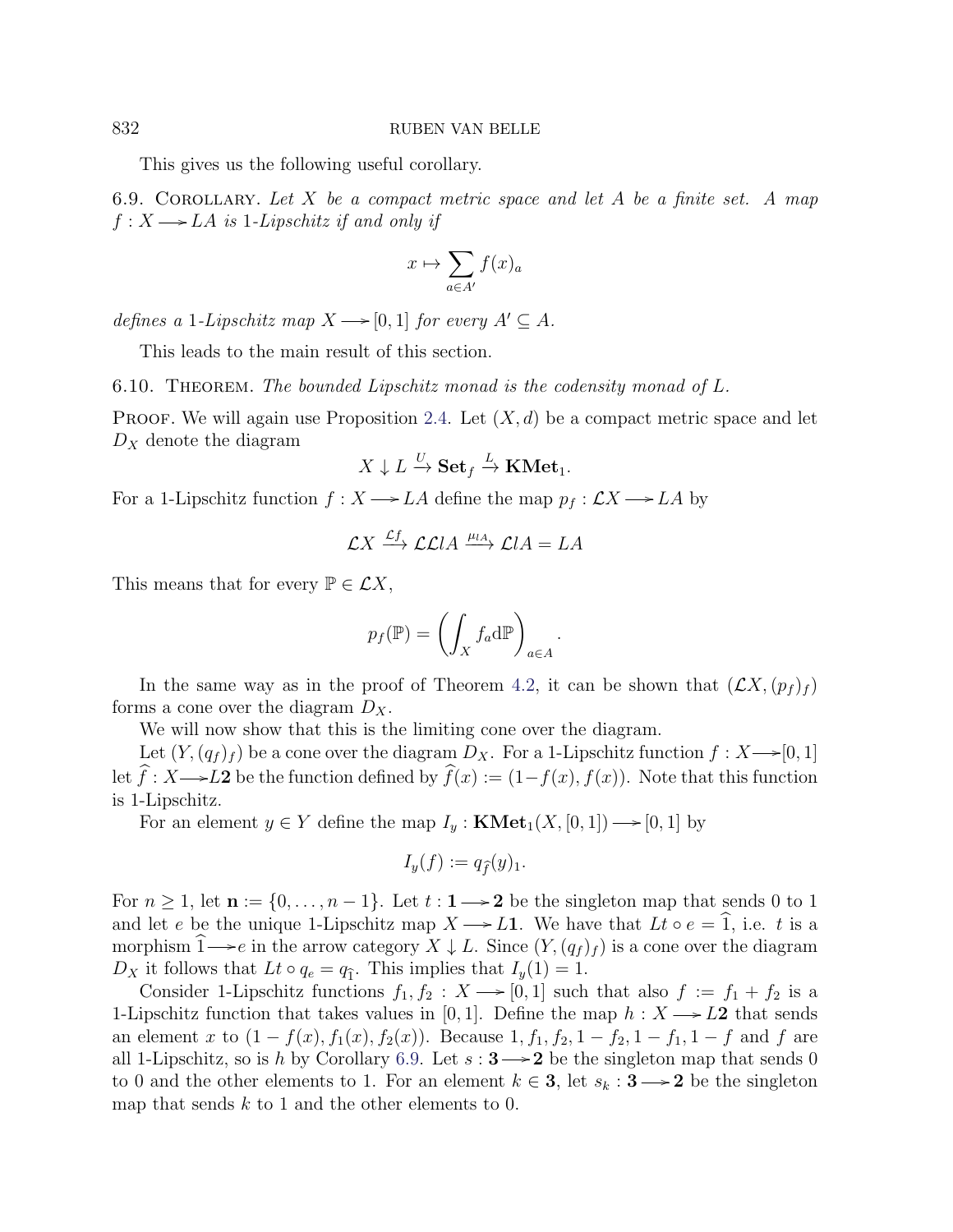We have that

$$
Ls \circ h = \hat{f}
$$

and for every  $k \in \mathbf{3}$  that

$$
Ls_k \circ h = \widehat{f}_k.
$$

Because  $(Y,(q_f)_f)$  is a cone over the diagram  $D_X$ , these equalities imply that

$$
Ls \circ q_h = q_{\widehat{f}}
$$

and for every  $k \in \mathbf{3}$  that

$$
Ls_k\circ q_h=q_{\widehat{f_k}}.
$$

Using this we obtain the following equalities:

$$
I_y(f) = (Ls \circ q_h(y))_1 = q_h(y)_1 + q_h(y)_2 = Ls_1 \circ q_h(y)_1 + Ls_2 \circ q_h(y)_2 + = I_y(f_1) + I_y(f_2).
$$

By Example [5.11](#page-16-3) there exists a unique Radon probability measure  $\mathbb{P}_y$  such that  $I_y(f)$  =  $I_{\mathbb{P}_y}(f)$ . The assignment  $y \mapsto \mathbb{P}_y$  defines a map  $q: Y \longrightarrow \mathcal{L}X$ . For  $y_1$  and  $y_2$  in Y and for a 1-Lipschitz function  $f: X \longrightarrow [0, 1]$ , we find that

$$
\left| \int_X f d\mathbb{P}_{y_1} - \int_X f d\mathbb{P}_{y_2} \right| = |I_{y_1}(f) - I_{y_2}(f)| = |q_{\hat{f}}(y_1)| - q_{\hat{f}}(y_2)| \le d_Y(y_1, y_2).
$$

It follows now that  $q$  is 1-Lipschitz.

Let  $f: X \longrightarrow LA$  be a 1-Lipschitz map and let a be an element of A. Let  $s_a : A \longrightarrow 2$ be the singleton map that sends a to 1 and every other element to 0. Since we have that  $Ls_a \circ f = f_a$  we also have that  $Ls_a \circ q_f = q_{\widehat{f_a}}$ . In particular we find for every  $y \in Y$  that

$$
I_y(f_a) = q_{\widehat{f_a}}(y)_1 = (Ls_a \circ q_f(y))_1 = q_f(y)_a.
$$

Using this we obtain for every  $y \in Y$  and for every  $a \in A$  that

$$
p_f \circ q(y)_a = I_{\mathbb{P}_y}(f_a) = I_y(f)_a = q_f(y)_a.
$$

This shows that q is a morphism of cones from  $(\mathcal{L}X,(p_f)_f)$  to  $(Y,(q_f)_f)$ .

Let  $\tilde{q}: Y \longrightarrow \mathcal{L}X$  be another morphism of cones. Then for every 1-Lipschitz function  $f: X \longrightarrow [0, 1]$  we have that

$$
\int_X f d\tilde{q}(y) = (p_{\tilde{f}} \circ \tilde{q}(y))_1 = q_{\tilde{f}}(y)_1 = I_y(f).
$$

This show that  $\tilde{q}(y) = q(y)$  for all  $y \in Y$  and therefore  $(\mathcal{L}X,(p_f)_f)$  is the limiting cone over the diagram  $D_X$ . This implies that  $\mathcal{L}(X) \cong T^L(X)$  for all compact metric spaces. This induces a natural isomorphism  $\mathcal{L} \cong T^{\mathcal{L}}$ .

It can be checked that the unit and multiplication of the codensity monad of L are equal to the unit and multiplication of the bounded Lipschitz monad.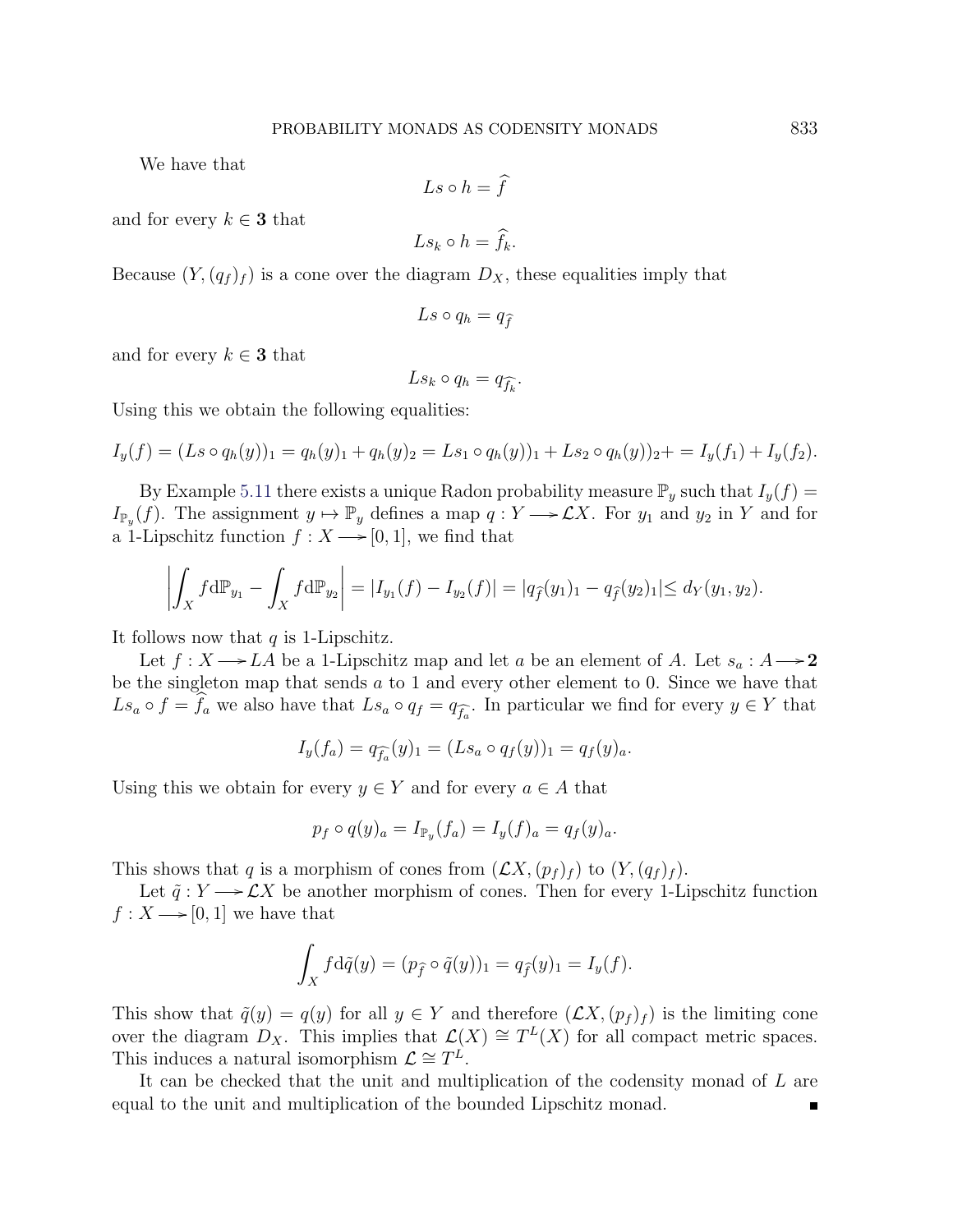6.11. Remark. Note that the bounded Lipschitz monad can be extended to a monad on the category KMet of compact metric spaces and all Lipschitz maps. The compact metric space  $\mathcal{L}X$  is isomorphic to the Kantorovich space in this category. This monad can also be obtained as a codensity monad in a similar way. The proof of this is a simple adaptation of the proof Theorem [6.10.](#page-21-0)

6.12. Remark. The Kantorovich monad on compact metric spaces introduced by van Breugel in [\[16\]](#page-31-3) was extended to a monad on complete metric spaces by Fritz and Perrone [\[5,](#page-30-5) [6\]](#page-30-6). The underlying endofunctor of this monad sends a complete metric space  $(X, d)$ to the Kantorovich space of  $(X, d)$ . This is the space of all Radon probability measure of finite moment together with the Wasserstein distance.

We would like to use the integral representation theorem from Example [5.8](#page-16-1) to construct this monad as a codensity monad, but we have been unable to find a way to do so.

Baire monad. In this section we will introduce a new monad of probability measures, which we will call the *Baire monad* and we explain how this monad arises as a codensity monad. We write **Haus** to mean the category of Hausdorff spaces and continuous maps.

For a Hausdorff space X let  $\mathcal{B}X$  be the space of Baire probability measures on X with the smallest topology such that  $ev_f : \mathcal{B}X \longrightarrow [0, 1]$  is continuous for every continuous function  $f : X \longrightarrow [0, 1]$ . Much as in the previous sections this induces a functor  $\mathcal{B}$ : **Haus**  $\rightarrow$  **Haus** where **Haus** is the category of Hausdorff spaces and continuous maps. We can define a monad structure on this endofunctor and we call this monad the **Baire** monad.

For a countable set A let BA be the subspace of  $[0,1]^A$  of families  $(p_a)_{a \in A}$  such that  $\sum_{a \in A} p_a = 1$ . Every finite map<sup>[4](#page-23-1)</sup>  $f : A \longrightarrow C$  of countable sets induces a continuous map  $Bf : BA \longrightarrow BC$ . Let  $\textbf{Set}_c^f$  be the category of countable sets and finite maps. We obtain a functor  $B: \mathbf{Set}_c^f \longrightarrow \mathbf{Haus}.$ 

#### <span id="page-23-0"></span>6.13. THEOREM. The Baire monad is the codensity monad of B.

The proof of this result is similar to the proof of Theorem [4.7](#page-14-1) and Theorem [4.2.](#page-10-0) Therefore we will only give a short sketch of the proof. We will again use Proposition [2.4](#page-3-1) and show that  $\mathcal{B}X$  is the limit of the diagram

$$
X \downarrow B \to \mathbf{Set}_c^f \xrightarrow{B} \mathbf{Haus}.
$$

Every continuous map  $f: X \rightarrow BA$  induces a map  $p_f : \mathcal{B}X \rightarrow BA$  by sending  $\mathbb{P}$  to  $\int_X f d\mathbb{P}$ . Because we use finite maps and the finite sum of continuous functions is continuous, these maps form a cone over the diagram.

To show that this cone is universal we can use a similar argument as in the proof of Theorem [4.2,](#page-10-0) since all the maps introduced here were finite maps. Only now we use the representation theorem from Example [5.12](#page-16-4) instead of Proposition [3.7.](#page-8-2)

<span id="page-23-1"></span><sup>4</sup>Finite maps were introduced in section [4](#page-8-0)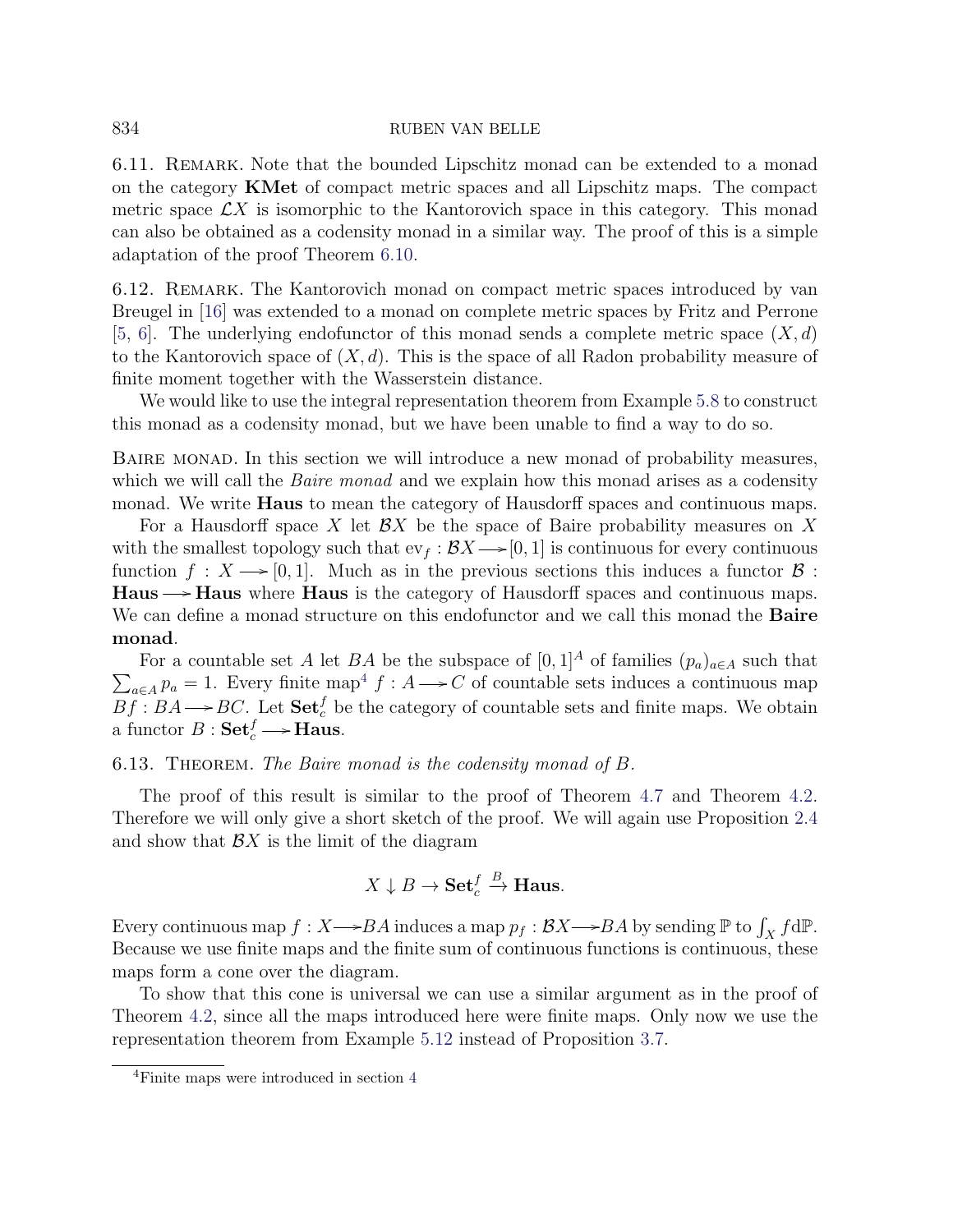6.14. Remark. The results in this section would also work for arbitrary topological spaces. Because it is not common in probability theory to study probability measures on non-Hausdorff spaces we chose to restrict everything to Hausdorff spaces.

6.15. Remark. The construction of the Baire monad as a codensity monad is slightly different from the other probability monads. Here the functor is not of the form

Set<sup>f</sup><sub>c</sub> 
$$
\xrightarrow{i}
$$
 Haus  $\xrightarrow{B}$  Haus.

Therefore it does not completely follow the pattern of the constructions in the previous monads. We tried to construct this monad as the codensity monad of a functor of the of form  $\mathcal{B}i$  for some (inclusion) functor  $i: \mathbf{Set}_c^f \longrightarrow \mathbf{Haus}$ , but we have not been able to do this so far.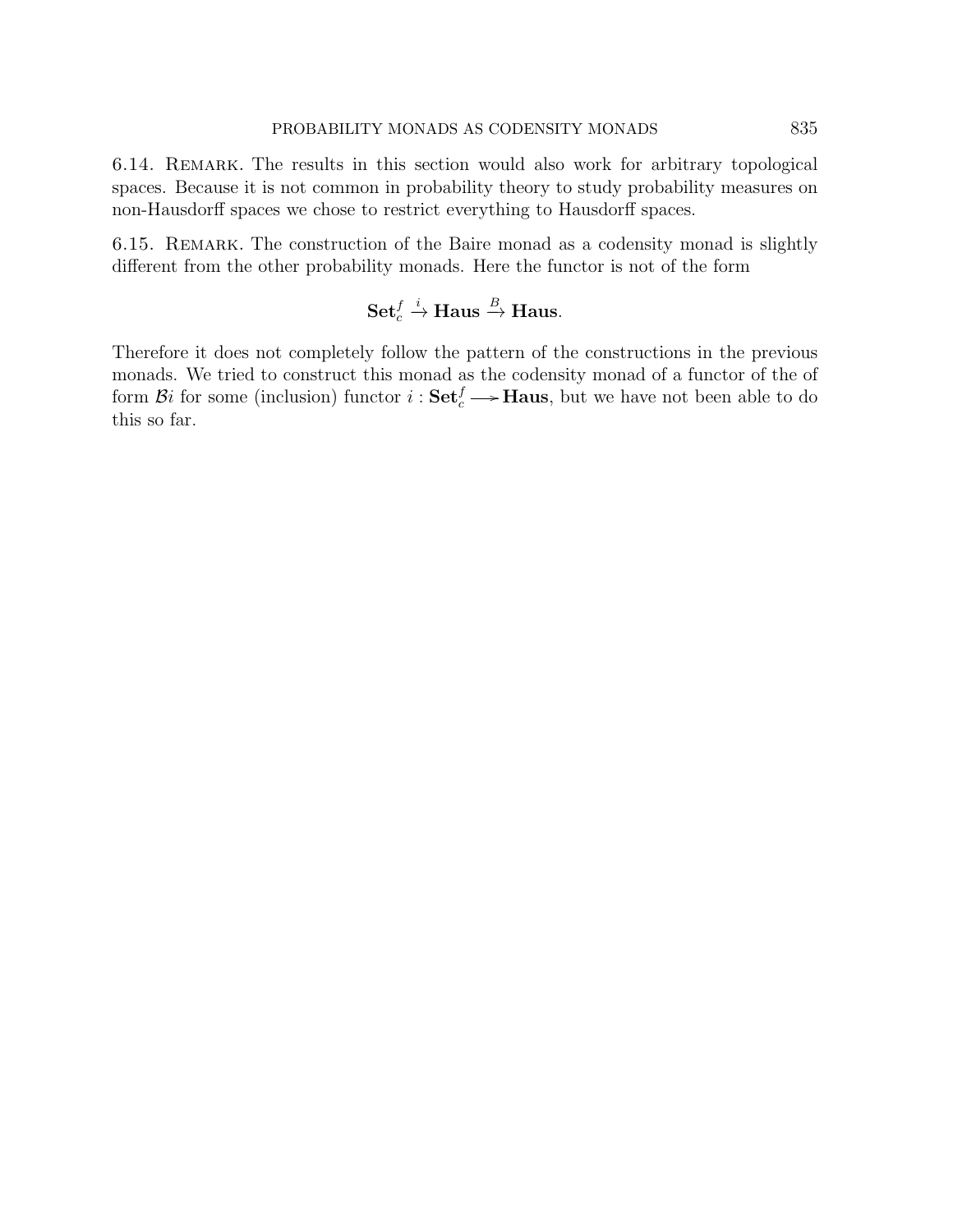<span id="page-25-0"></span>A. Integral representation theorems

CARATHÉODORY EXTENSION THEOREM. Let  $X$  be a set.

A.1. DEFINITION. A family S of subsets of X is called a **semi-ring** if it contains  $\emptyset$  and is closed under finite intersections and such that the relative complement of a set in S can be written as a finite union of sets in S.

Let  $\sigma(S)$  denote the smallest  $\sigma$ -algebra on X that contains S.

<span id="page-25-2"></span>A.2. THEOREM. [Carathéodory] Let  $\mu : S \longrightarrow [0,\infty)$  be a map such that  $\mathbb{P}(\emptyset) = 0$ . Suppose that for every collections  $(A_n)_{n\in\mathbb{N}}$  of pairwise disjoint elements in S such that their union A is also in S we have  $\mu(A) = \sum_{n \in \mathbb{N}} \mu(A_n)$ . Then  $\mu$  extends uniquely to a σ-finite measure ρ on (X, σ(S)).

A proof of this result can be found in [\[4\]](#page-30-9) (Proposition 3.2.4).

INTEGRATION LATTICES. Let X be a set and let f and g be real-valued functions on X. We use the notation  $f \vee q$  ( $f \wedge q$ ) to mean the pointwise maximum (minimum) of the two functions.

Let  $L \subseteq [0,\infty)^X$  be a subset of non-negative valued functions on X. A subset L is called an integration lattice if  $1 \in L$  and for all  $f, g \in L$  and  $r \in [0, \infty)$  also  $f \wedge g, f \vee g, rf$ and  $f \vee g - f \wedge g$  are elements of L.

A map  $I: L \longrightarrow [0, \infty)$  is called an **integration operator** if  $I(1) = 1$  and for every collection  $(f_n)_n$  in L such that  $f := \sum_{n \in \mathbb{N}} f_n$  is also in L we have  $I(f) = \sum_{n \in \mathbb{N}} I(f_n)$ .

<span id="page-25-1"></span>A.3. LEMMA. Let I be a integration operator on a integration lattice L and let  $r \in [0, \infty)$ . Then  $I(rf) = rI(f)$ .

PROOF. For  $n, m \geq 1$  and  $f \in L$  we find the following:

$$
I\left(\frac{m}{n}f\right) = m\left(\frac{1}{n}f\right) = \frac{m}{n}nI\left(\frac{1}{n}f\right) = \frac{m}{n}I(f).
$$

It follows that the statement holds for  $r \in [0,\infty) \cap \mathbb{Q}$ . Now take any  $r \in [0,\infty)$  and let  $(q_n)_n$  be an increasing sequence of rational non-negative numbers that converges to r. We find that  $rf = q_1 f + \sum_{n \in \mathbb{N}} (q_{n+1} - q_n) f$  and therefore we have that

$$
I(rf) = I(q_1f) + \sum_{n \in \mathbb{N}} I((q_{n+1} - q_n)f) = q_1 + \sum_{n \in \mathbb{N}} (q_{n+1} - q_n)I(f) = rI(f).
$$

<span id="page-25-3"></span>A.4. REMARK. Lemma [A.3](#page-25-1) is also true in the case that I is a weak integration operator on a weak integration lattice L and r is an element of  $[0, 1]$ .

The following result is a variant of the Daniell-Stone representation theorem and the proof follows Kindler's proof in [\[11\]](#page-31-6) closely.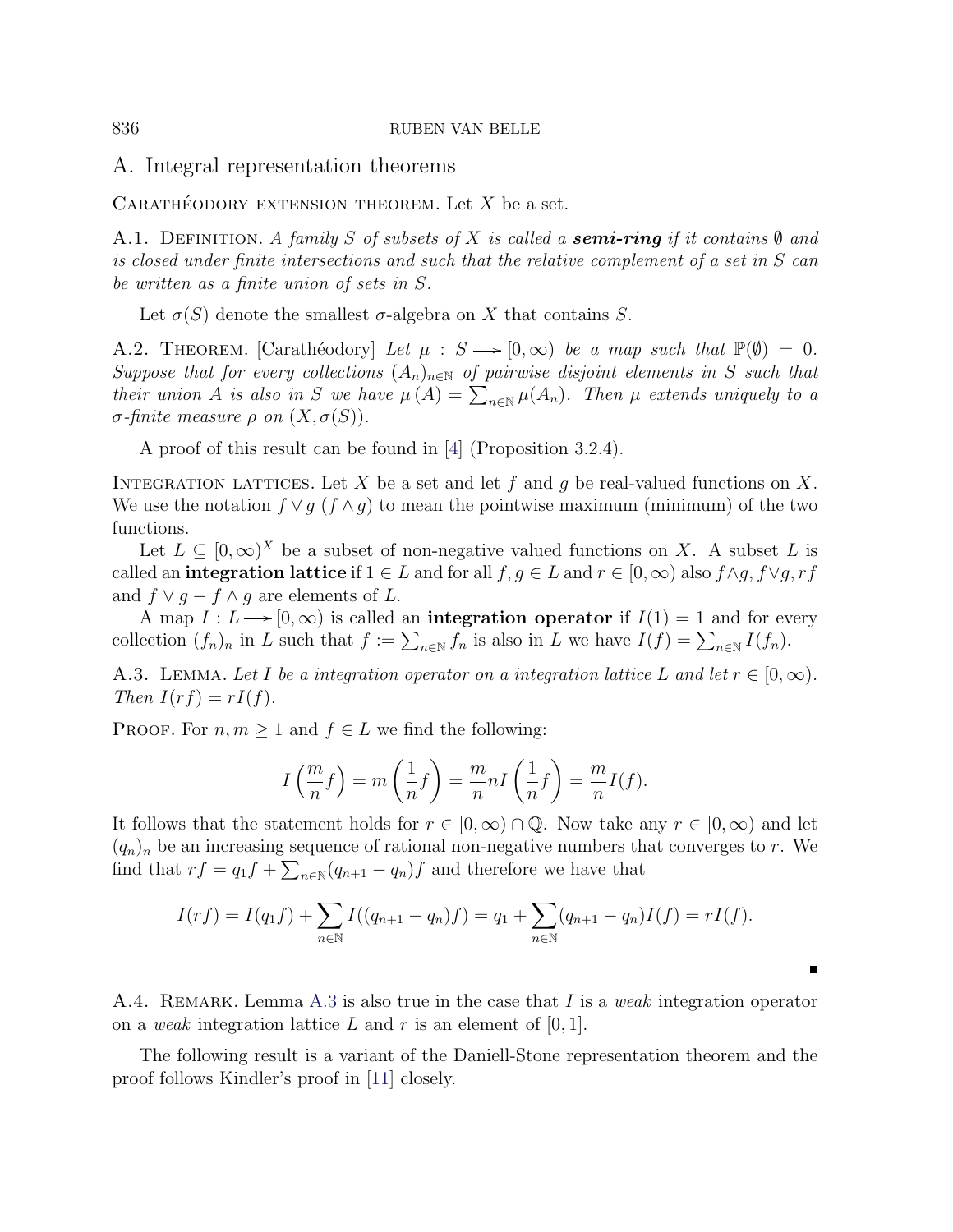<span id="page-26-0"></span>A.5. THEOREM. Let I be an integration operator on an integration lattice L. There exists a unique probability measure  $\mathbb P$  on  $(X, \sigma(L))$  such that

$$
I_{\mathbb{P}}(f) = I(f)
$$

for all  $f \in L$ .

PROOF. For  $f, g \in L$  such that  $f \leq g$  define

$$
[f, g) := \{(x, t) \in X \times [0, \infty) \mid f(x) \le t < g(x)\}
$$

and let S be the family of all subsets of  $X \times [0,\infty)$  of this form.

For  $f_1 \leq g_1$  and  $f_2 \leq g_2$  in L we have:

$$
[f_1, g_1) \cap [f_2, g_2] = [f_1 \vee f_2, g_1 \wedge g_2)
$$

and

$$
[f_1,g_1)\setminus [f_2,g_2]=[f_1,g_1\wedge f_2)\cup [f_1\vee g_2,g_1\wedge (g_1\vee g_2)).
$$

Since we also clearly have that  $\emptyset \in S$  and L is closed under taking finite minima and maxima, we conclude that  $S$  is a semi-ring.

Now define  $\mu : S \longrightarrow [0, \infty)$  by

$$
\mu([f,g)) := I(g - f)
$$

for all  $f \leq g$ . Note that this is well-defined since  $g - f = g \vee f - g \wedge f$ , which is an element of L. We clearly have that  $\mu(\emptyset) = \mu([f, f)) = I(0) = 0$ . For a collection  $([f_n, g_n))_{n \in \mathbb{N}}$  of pairwise disjoint subsets in S such that  $\bigcup_{n\in\mathbb{N}}[f_n, g_n] = [f, g]$  for some  $f \leq g$  in L we can show that

$$
g - f = \sum_{n \in \mathbb{N}} (g_n - f_n).
$$

It follows that

$$
\mu([f,g)) = I(g - f) = \sum_{n \in \mathbb{N}} I(g_n - f_n) = \sum_{n \in \mathbb{N}} \mu([f_n, g_n]).
$$

It follows now from Theorem [A.2](#page-25-2) that  $\mu$  can be extended uniquely to a  $\sigma$ -finite measure  $\rho$  on  $(X \times [0,\infty), \sigma(S)).$ 

We will now show that  $\sigma(L) \otimes \text{Bo}_{[0,\infty)} \subseteq \sigma(S)$ . For  $f \in L$  and  $r \in [0,\infty)$  define  $f_n := n(f \vee r - f) \wedge 1$  and note that this an element of L. For  $s \in [0, \infty)$  we have

$$
\bigcup_{n=1}^{\infty} [0, s f_n) = \{f < r\} \times [0, s).
$$

Therefore every subset of the form  $\{f < r\} \times [0, s)$  is in  $\sigma(S)$ . This shows that  $\sigma(L) \otimes$  $\text{Bo}_{[0,\infty)} \subseteq \sigma(S).$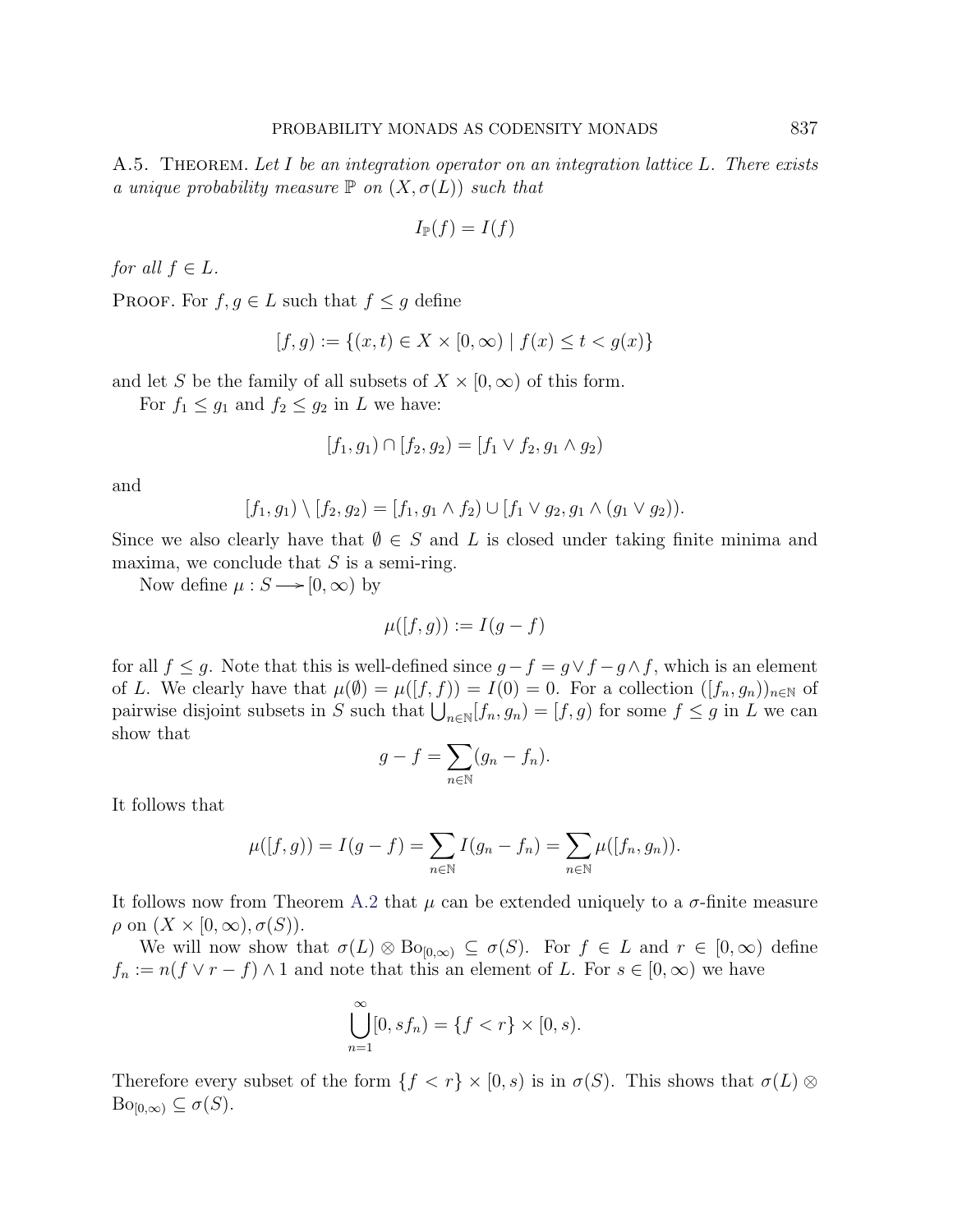Now define  $\mathbb{P}: \sigma(L) \longrightarrow [0, 1]$  by  $\mathbb{P}(A) := \rho(A \times [0, 1])$ . Note that for r and s in  $[0, \infty)$ we have

$$
\rho(\lbrace f < r \rbrace \times [0, s)) = \rho \left( \bigcup_{n=1}^{\infty} [0, s f_n) \right)
$$
  
\n
$$
= \lim_{n \to \infty} \rho([0, s f_n))
$$
  
\n
$$
= \lim_{n \to \infty} I(s f_n)
$$
  
\n
$$
= \lim_{n \to \infty} sI(f_n)
$$
  
\n
$$
= s \lim_{n \to \infty} \rho([0, f_n))
$$
  
\n
$$
= s\rho(\lbrace f < r \rbrace \times [0, 1)) = s\mathbb{P}(\lbrace f < r \rbrace)
$$

Here we used that  $[0, s f_n) \subseteq [0, s f_{n+1})$  and Lemma [A.3.](#page-25-1) It follows that

$$
\rho(\{r_1 \le f < r_2\} \times [0, s)) = s \mathbb{P}(\{r_1 \le f < r_2\}).
$$

We have

$$
\mathbb{P}(X) = \rho(X \times [0, 1)) = \rho([0, 1)) = I(1) = 1
$$

and the  $\sigma$ -additivity of  $\mathbb P$  is inherited by  $\rho$ . Therefore  $\mathbb P$  is a probability measure on  $(X, \sigma(L)).$ 

For a measurable map  $f: X \rightarrow [0, \infty)$  there is an increasing sequence of non-negative simple functions  $(s_n := \sum_{k=1}^{m_n} a_k^n 1_{A_k^n})_n$ , with  $A_k^n$  of the form  $\{r_1 \le f < r_2\}$ , that converges to  $f$ . Define

$$
B_n := \bigcup_{k=1}^{m_n} A_k^n \times [0, a_k^n)
$$

and note that  $\bigcup_{n=1}^{\infty} B_n = [0, f)$  and that  $B_n \subseteq B_{n+1}$  for all n. We have the following equalities:

<span id="page-27-0"></span>
$$
I(f) = \rho([0, f)) = \lim_{n \to \infty} \rho(B_n)
$$
\n(7)

and

<span id="page-27-1"></span>
$$
\rho(B_n) = \sum_{k=1}^{m_n} \rho(A_k^n \times [0, a_k^n)) = \sum_{k=1}^{m_n} a_k^n \mathbb{P}(A_k^n) = I_{\mathbb{P}}(s_n)
$$
\n(8)

Combining [\(7\)](#page-27-0) and [\(8\)](#page-27-1) with the monotone convergence theorem we conclude that  $I(f)$  =  $I_{\mathbb{P}}(f).$ 

Let  $\mathbb{P}'$  be another probability measure with this property. Then we have for all  $f \in L$ and  $r \in [0, \infty)$  that

$$
\mathbb{P}'(\lbrace f < r \rbrace) = \lim_{n \to \infty} I'_{\mathbb{P}}(f_n) = \lim_{n \to \infty} I_{\mathbb{P}}(f_n) = \mathbb{P}(\lbrace f < r \rbrace).
$$

Since the sets  $\{f < r\}$  form a  $\pi$ -system that generates  $\sigma(L)$  we can conclude that  $\mathbb{P} = \mathbb{P}'$ .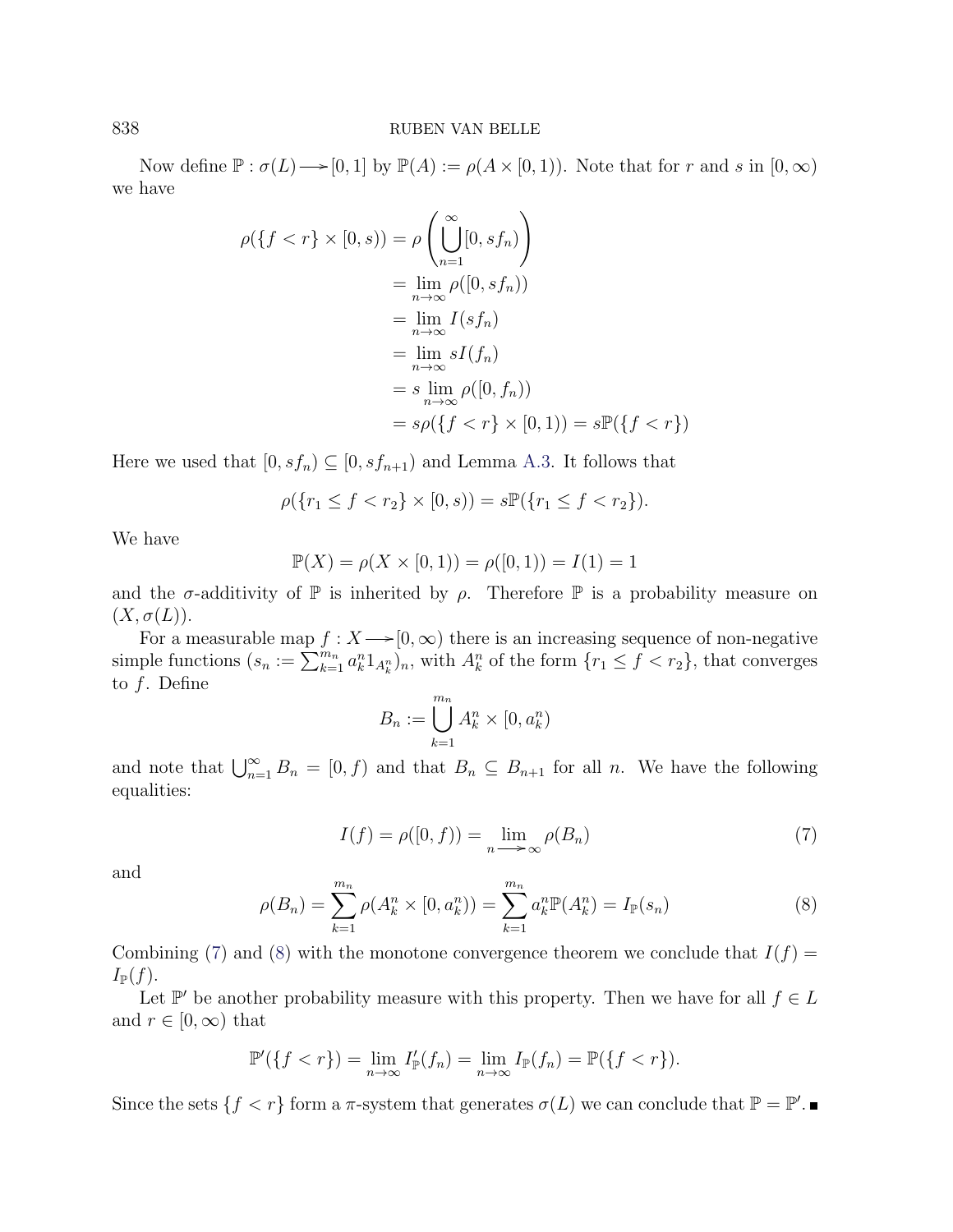PROOFS OF THE RESULTS IN SECTION [5.](#page-14-0)

PROOF PROOF OF THEOREM [5.5.](#page-15-3) It is easy to verify that  $NL$  is an integration lattice. For an element  $mf \in NL$  define  $I'(mf) := mI(f)$ . Suppose  $mf = ng$  for  $f, g \in L$ . Then we have by Remark [A.4](#page-25-3) that

$$
mI(f) = (m \lor n) \frac{m}{m \lor n} I(f) = (m \lor n)I\left(\frac{m}{m \lor n} f\right) = (m \lor n)I\left(\frac{n}{m \lor n} g\right) = nI(g).
$$

This shows that I' is well-defined and that  $I'(f) = I(f)$  for all  $f \in L$ .

It is clear that  $I(1) = 1$ . Let  $(m_n f_n)_{n \in \mathbb{N}}$  be a collection of elements in NL such that  $mf := \sum_{n\in\mathbb{N}} m_n f_n$  is also an element of NL. We observe that  $f = \sum_{n\in\mathbb{N}} \sum_{k\in\mathbb{N}} a(k,n) \frac{f_n}{m}$ m where  $a(k, n) = 1$  if  $k \leq m_n$  and 0 otherwise. Note that  $a(k, n) \frac{f_n}{m}$  $\frac{f_n}{m}$  is an element of L and therefore

$$
I(f) = \sum_{n \in \mathbb{N}} \sum_{k \in \mathbb{N}} I\left(\frac{a(k,n)}{m}f\right) = \frac{1}{m} \sum_{n \in \mathbb{N}} \sum_{k \in \mathbb{N}} a(k,n)I(f) = \frac{1}{m} \sum_{n \in \mathbb{N}} m_n I(f_n).
$$

We can conclude that  $I'$  is an integration operator on the integration lattice  $NL$  and therefore by Theorem [A.5](#page-26-0) there is a unique probability measure on  $(X, \sigma(NL))$  such that  $\int_X f d\mathbb{P} = I'(f)$ . It is clear that  $\sigma(L) \subseteq \sigma(NL)$ . For  $mf \in NL$  and  $r \in [0, \infty)$  we find that  $\{mf < r\} = \{f < \frac{r}{m}\} \in \sigma(L)$  and therefore also  $\sigma(NL) \subseteq \sigma(L)$ .

Let  $\mathbb{P}'$  be another probability measure on  $(X, \sigma(L))$  such that  $\int_X f d\mathbb{P}' = I(f)$  for all  $f \in L$ , then we have that

$$
I'(mf) = mI(f) = m \int_X f \, d\mathbb{P}' = \int_X m f \, d\mathbb{P}'.
$$

This implies that  $\mathbb{P}' = \mathbb{P}$ .

<span id="page-28-0"></span>A.6. Lemma. Let I be a weak integration operator on a weak integration lattice L. For  $f, g \in L$  such that  $f \le g$  we have  $I(f) \le I(g)$ , and if  $g - f \in L$  then  $I(g - f) = I(g) - I(f)$ . PROOF. There exists and n such that  $\frac{g-f}{n} \in L$ . We find

$$
\frac{1}{n}I(g) = I\left(\frac{g}{n}\right) = I\left(\frac{g-f}{n} + \frac{f}{n}\right) = I\left(\frac{g-f}{n}\right) + \frac{1}{n}I(f) \ge \frac{1}{n}I(f).
$$

Here we use Remark [A.4.](#page-25-3) The first part of the statement now follows. The second part can be proven in a similar way.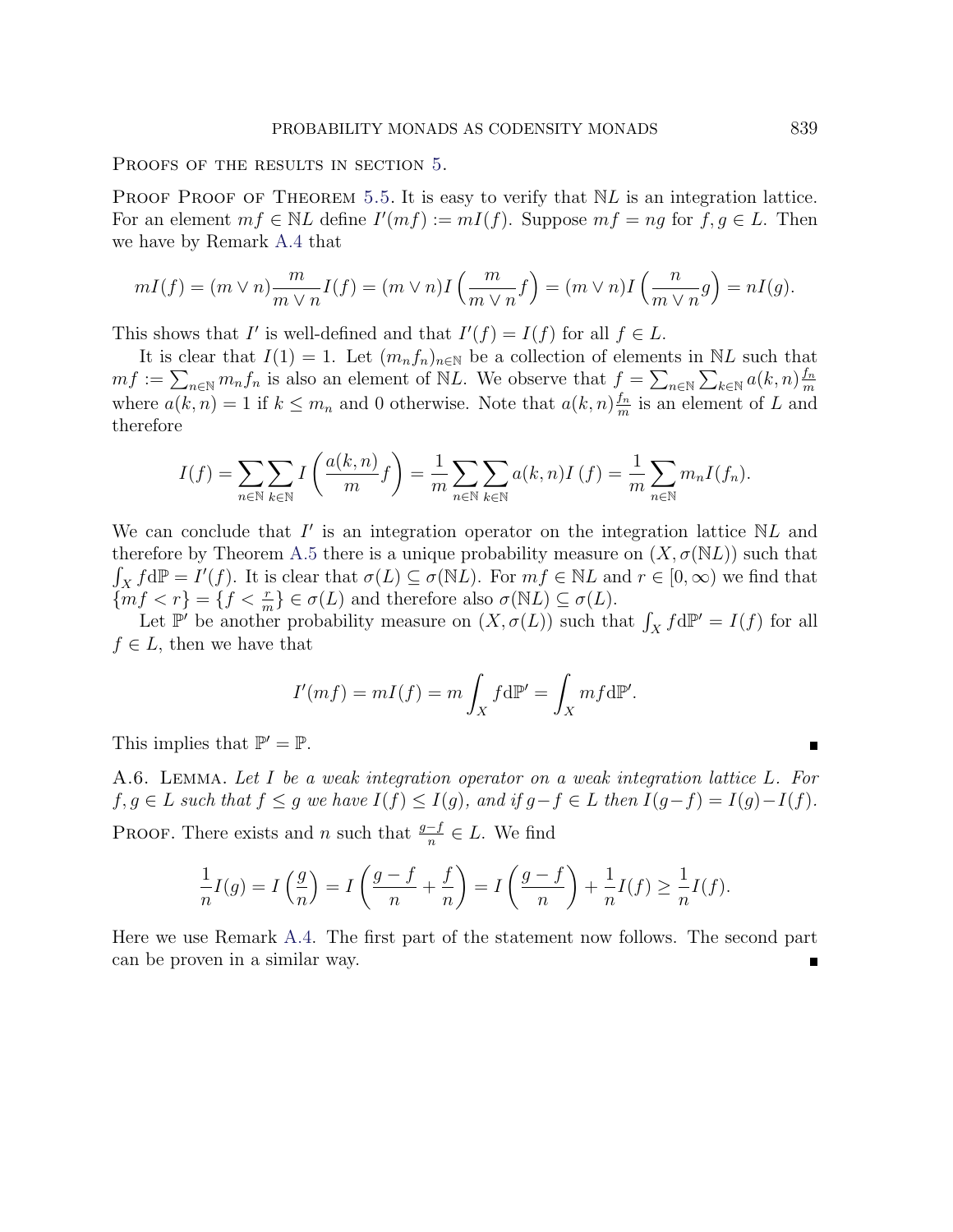PROOF PROOF OF PROPOSITION [5.6.](#page-15-2) First note that for  $f \in L$  and  $n \geq 1$ , then

$$
I(f) = I\left(\frac{(n-1)f}{n} + \frac{f}{n}\right)
$$
  
=  $I\left(\frac{(n-1)f}{n}\right) + I\left(\frac{f}{n}\right)$   
=  $I\left(\frac{(n-2)f}{n}\right) + I\left(\frac{f}{n}\right) + I\left(\frac{f}{n}\right)$   
= ...  
=  $nI\left(\frac{f}{n}\right)$ .

By Theorem [5.5](#page-15-3) it is enough to show that I is a weak integration operator. Let  $(f_n)_{n\in\mathbb{N}}$ be a collection of elements in L such that also  $f := \sum_{n \in \mathbb{N}} f_n$  is an element of L. Define for every *n* the function  $g_n := \sum_{k \leq n} f_k$ . For every *n* there exists an  $m_n$  such that  $\frac{g_k}{m_n} \in L$  for all  $k \leq n$ . Indeed, for  $n = 1$  this is clear. Suppose the claim holds for a natural number *n*, then  $\frac{g_n}{m_n}$  and  $\frac{f_{n+1}}{m_n}$  are element of L. Because

$$
\frac{g_{n+1}}{m_n} = \frac{g_n}{m_n} + \frac{f_{n+1}}{m_n}
$$

is an element of NL, there exists an  $m'$  such that  $\frac{1}{m'}$  $g_{n+1}$  $\frac{m+1}{m_n} \in L$ . Since  $\frac{g_k}{m_n} \in L$  for  $k \leq n$ , we also have that  $\frac{g_k}{m'm_n} \in L$ . It follows that for  $m_{n+1} := m'm_n$  we have that  $\frac{g_k}{m_{n+1}} \in L$  for all  $k \leq n+1$ . The claim now follows by induction.

The functions  $(g_n)_n$  form a sequence of continuous functions that increases pointwise to the continuous function  $f$ . Because  $X$  is a compact Hausdorff space, Dini's theorem tells us that  $(g_n)_n$  converges uniformly to f.

Let  $\epsilon > 0$ . There exists an *n* such that

<span id="page-29-0"></span>
$$
||f - g_n|| \le \epsilon. \tag{9}
$$

By the above there exists an  $m_n$  such that  $\frac{1}{m_n}g_k \in L$  for all  $k \leq n$ . Because L is a weak integration lattice, there exists an  $m$  such that

$$
h_n := \frac{1}{m} \left( \frac{f}{m_n} - \frac{g_n}{m_n} \right)
$$

is also an element of  $L$ . By  $(9)$  and the first part of Lemma [A.6](#page-28-0) we find that

<span id="page-29-1"></span>
$$
I(h_n) \le I\left(\frac{\epsilon}{m_n m}\right) = \frac{\epsilon}{m_n m}.
$$
\n(10)

By the second part of Lemma [A.6](#page-28-0) we have

<span id="page-29-2"></span>
$$
I\left(\frac{f}{m_n m}\right) - I\left(\frac{g_n}{m_n m}\right) = I(h_n). \tag{11}
$$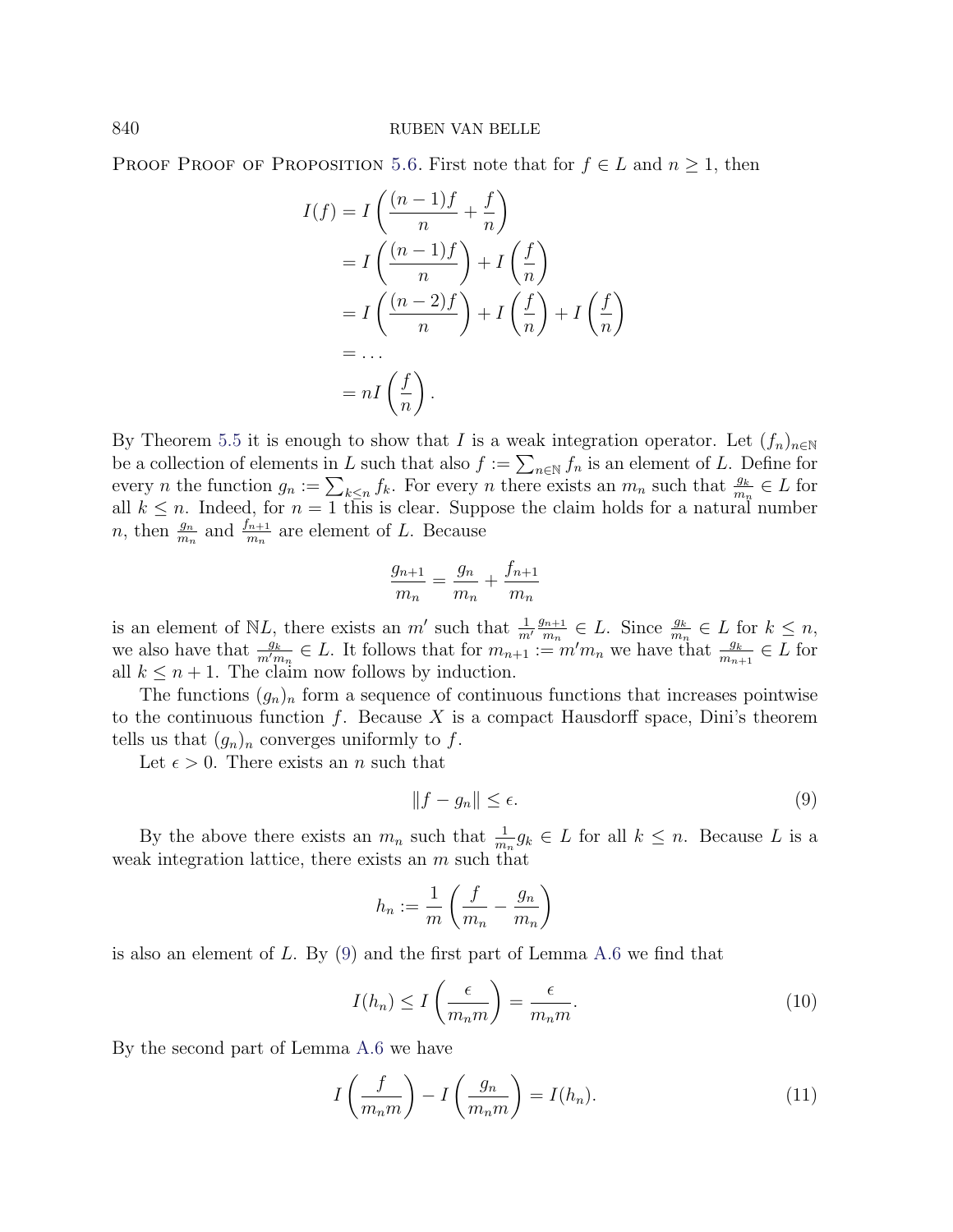Using [\(10\)](#page-29-1) and [\(11\)](#page-29-2) and the hypothesis we find the following:

$$
I(f) - \sum_{k \le n} I(f_k) = I(f) - \sum_{k \le n} m_n I\left(\frac{f_k}{m_n}\right)
$$
  
=  $I(f) - m_n \left(I\left(\frac{f_1}{m_n}\right) + I\left(\frac{f_2}{m_n}\right) + I\left(\frac{f_3}{m_n}\right) + \dots + I\left(\frac{f_n}{m_n}\right)\right)$   
=  $I(f) - m_n \left(I\left(\frac{g_2}{m_n}\right) + I\left(\frac{f_3}{m_n}\right) + \dots + I\left(\frac{f_n}{m_n}\right)\right)$   
=  $I(f) - m_n \left(I\left(\frac{g_3}{m_n}\right) + \dots + I\left(\frac{f_n}{m_n}\right)\right)$   
=  $\dots$   
=  $I(f) - m_n I\left(\frac{g_n}{m_n}\right)$   
=  $m_n m I\left(I\left(\frac{f}{m_n m}\right) - I\left(\frac{g_n}{m_n m}\right)\right)$   
=  $m_n m I(h_n) < \epsilon$ 

Because  $(I(f) - \sum_{k \le m} I(f_k))_m$  is a decreasing sequence of positive numbers, we can conclude that  $I(f) = \sum_{n \in \mathbb{N}} I(f_n)$ .

# <span id="page-30-0"></span>References

- <span id="page-30-3"></span>[1] T. Avery. Codensity and the Giry monad. J. Pure Appl. Algebra, 220(3):1229–1251, 2016.
- <span id="page-30-8"></span>[2] K. P. S. Bhaskara Rao and M. Bhaskara Rao. Theory of Charges, A Study of Finitely Additive Measures, volume 109 of Pure and Applied Mathematics. Academic Press, 1983.
- <span id="page-30-7"></span>[3] F. Borceux. Handbook of Categorical Algebra. 1, volume 50 of Encyclopedia of Mathematics and its Applications. Cambridge University Press, Cambridge, 1994. Basic category theory.
- <span id="page-30-9"></span>[4] R. M. Dudley. Real Analysis and Probability, volume 74 of Cambridge Studies in Advanced Mathematics. Cambridge University Press, Cambridge, 2002. Revised reprint of the 1989 original.
- <span id="page-30-5"></span>[5] T. Fritz and P. Perrone. A probability monad as the colimit of spaces of finite samples. Theory Appl. Categ., 34:Paper No. 7, 170–220, 2019.
- <span id="page-30-6"></span>[6] T. Fritz and P. Perrone. Stochastic order on metric spaces and the ordered Kantorovich monad. Adv. Math., 366:107081, 46, 2020.
- <span id="page-30-1"></span>[7] M. Giry. A categorical approach to probability theory. In Categorical aspects of topology and analysis (Ottawa, Ont., 1980), volume 915 of Lecture Notes in Math., pages 68–85. Springer, Berlin-New York, 1982.
- <span id="page-30-2"></span>[8] B. Jacobs. From probability monads to commutative effectuses. J. Log. Algebr. Methods Program., 94:200–237, 2018.
- <span id="page-30-4"></span>[9] K. Keimel. The monad of probability measures over compact ordered spaces and its Eilenberg-Moore algebras. Topology Appl., 156(2):227–239, 2008.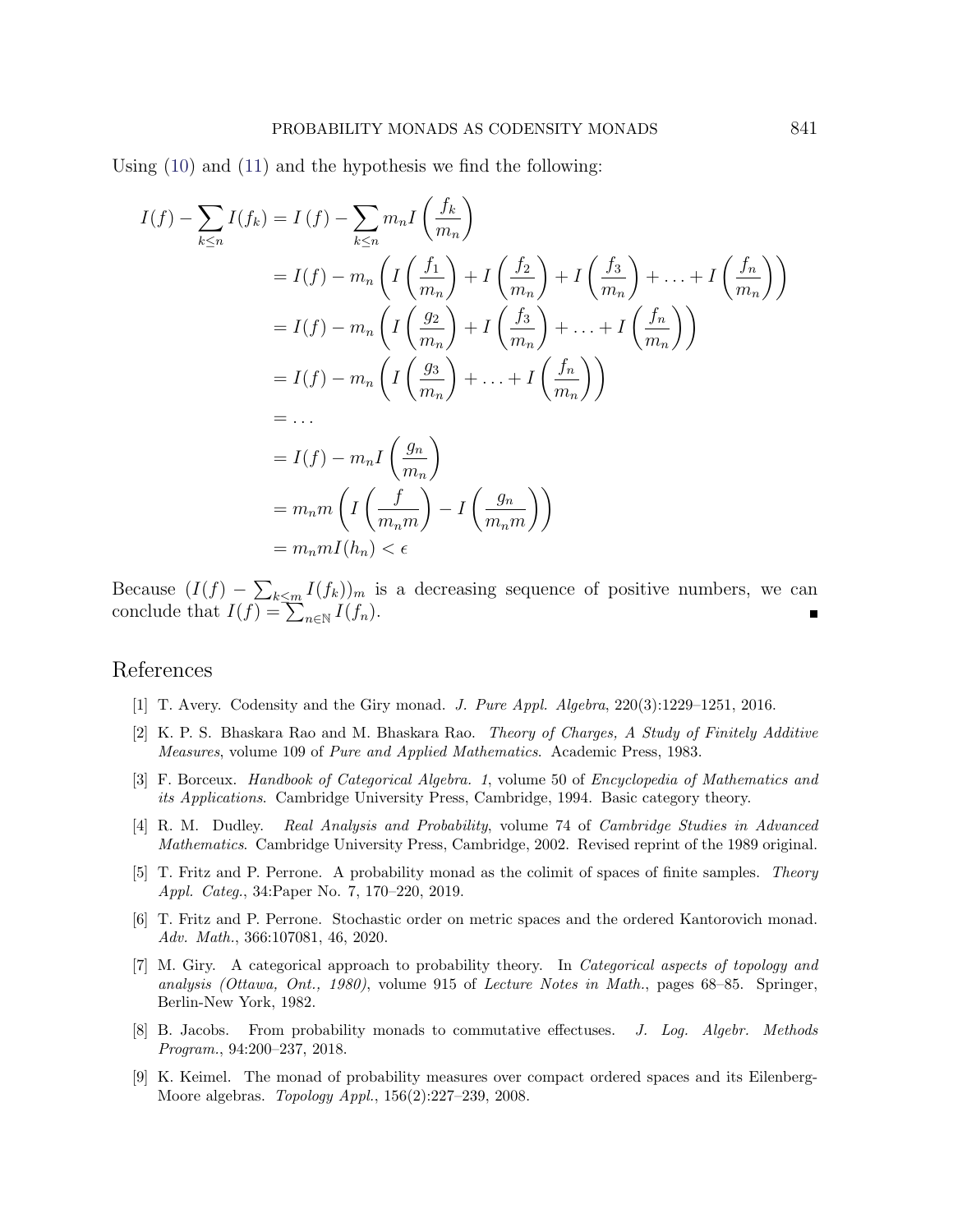- <span id="page-31-4"></span>[10] J. F. Kennison and D. Gildenhuys. Equational completion, model induced triples and pro-objects. J. Pure Appl. Algebra, 1(4):317–346, 1971.
- <span id="page-31-6"></span>[11] J. Kindler. A simple proof of the Daniell-Stone representation theorem. Amer. Math. Monthly, 90(6):396–397, 1983.
- <span id="page-31-0"></span>[12] T. Leinster. Codensity and the ultrafilter monad. Theory Appl. Categ., 28:No. 13, 332–370, 2013.
- <span id="page-31-7"></span>[13] W. Rudin. Functional Analysis. International Series in Pure and Applied Mathematics. McGraw-Hill, Inc., New York, second edition, 1991.
- <span id="page-31-1"></span>[14] Z. Semadeni. Monads and their Eilenberg-Moore algebras in functional analysis. Queen's Papers in Pure and Applied Mathematics, No. 33. Queen's University, Kingston, Ont., 1973.
- <span id="page-31-2"></span>[15] T. Swirszcz. Monadic functors and convexity. Bull. Acad. Polon. Sci. Sér. Sci. Math. Astronom. Phys., 22:39–42, 1974.
- <span id="page-31-3"></span>[16] F. van Breugel. The metric monad of probabilistic nondeterminism. [pdf,](http://www.cse.yorku.ca/~franck/research/drafts/monad.pdf) 2005.
- <span id="page-31-5"></span>[17] J. Sipoš. Integral with respect to a pre-measure. *Math. Slovaca*,  $29(2):141-155$ , 1979.

School of Mathematics, University of Edinburgh James Clerk Maxwell Building, Peter Guthrie Tait Road Edinburgh EH9 3FD, Scotland

Email: ruben.van.belle@ed.ac.uk

This article may be accessed at http://www.tac.mta.ca/tac/